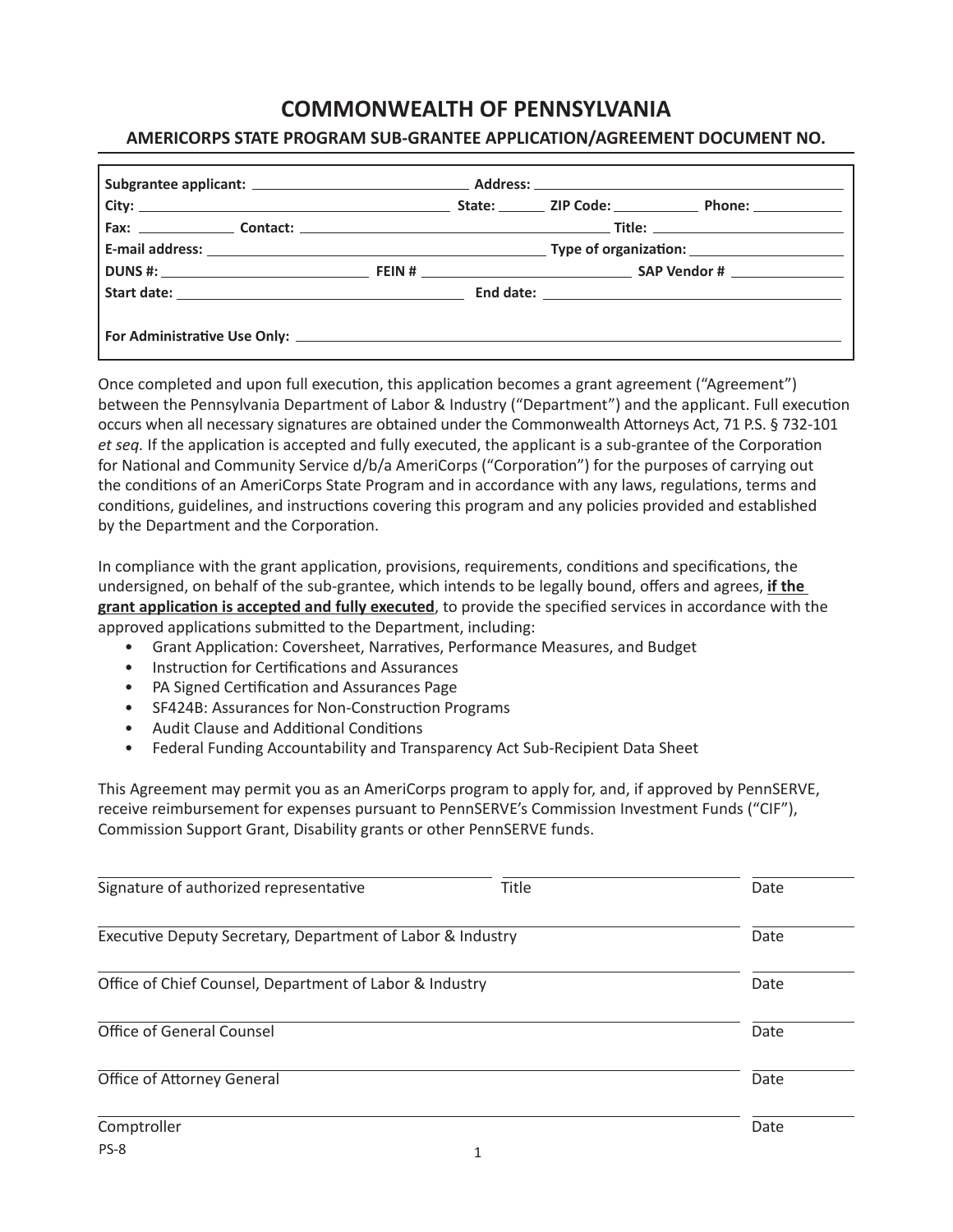# **INSTRUCTION FOR CERTIFICATIONS AND ASSURANCES**

NOTE: Read all Certifications and Assurances and sign Attachments 2 and 3 in applicable places and return.

# **Instructions**

**By signing and submitting this application, as the duly authorized representative of the applicant, you certify that the applicant will comply with the Assurances and Certifications described below.** 

# **a) Inability to certify**

Your inability to provide the assurances and certifications listed below will not necessarily result in denial of a grant. You must submit an explanation of why you cannot do so. We will consider your explanation in determining whether to enter into this transaction. However, your failure to furnish an explanation will disqualify your application.

#### **b) Erroneous certification or assurance**

The assurances and certifications are material representations of fact upon which we rely in determining whether to enter into this transaction. If we later determine that you knowingly submitted an erroneous certification or assurance, in addition to other remedies available to the federal government, we may terminate this transaction for cause or default.

#### **c) Notice of error in certification or assurance**

You must provide immediate written notice to us if at any time you learn that a certification or assurance was erroneous when submitted or has become erroneous because of changed circumstances.

# **d) Definitions**

The terms "covered transaction", "debarred," "suspended," "ineligible," "lower tier covered transaction," "participant," "person," "primary covered transaction," "principal," "proposal," and "voluntarily excluded" as used in this clause, have the meanings set out in the Definitions and Coverage sections of the rules implementing Executive Order 12549. An applicant shall be considered a "prospective primary participant in a covered transaction" as defined in the rules implementing Executive Order 12549. You may contact us for assistance in obtaining a copy of those regulations.

# *ASSURANCES*

As the duly authorized representative of the applicant, I certify, to the best of my knowledge and belief, that the applicant:

- has the legal authority to apply for federal assistance, and the institutional, managerial, and financial capability (including funds sufficient to pay the non-federal share of project costs) to ensure proper planning, management, and completion of the project described in this application;
- will give the Corporation for National and Community Service (CNCS), the CNCS Inspector General, the Comptroller General of the United States, and if appropriate, the state, through any authorized representative, access to and the right to examine all records, books, papers, or documents related to the award; and will establish a proper accounting system in accordance with generally accepted accounting standards or agency directives;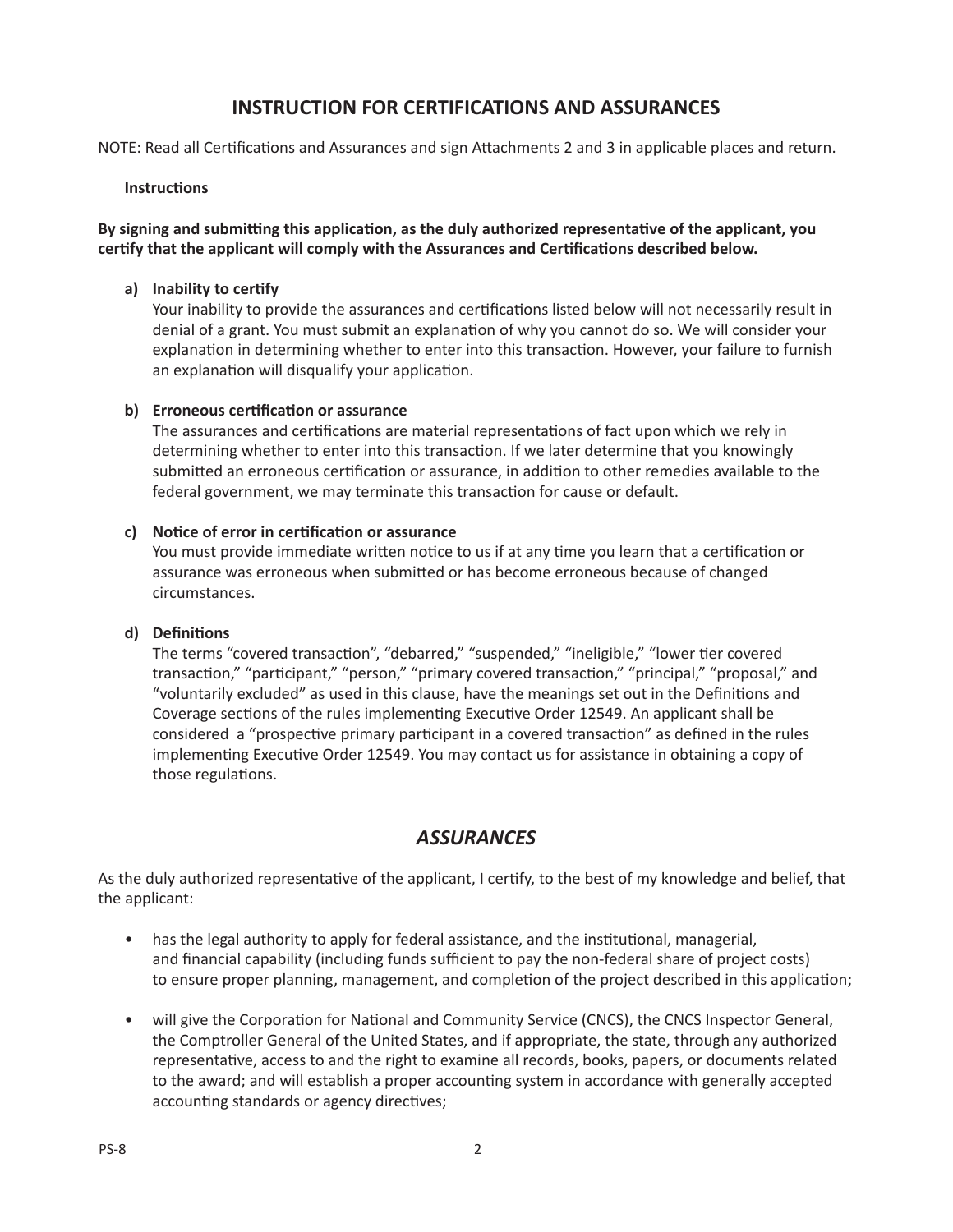- will initiate and complete the activities described in the application within the applicable time frame after receipt of CNCS's approval.
- will comply with all federal statutes relating to nondiscrimination, including any self-evaluation requirements. These include but are not limited to:
	- 1. Title VI of the Civil Rights Act of 1964 (42 U.S.C. 2000d et seq.), which prohibits federal grantees from discriminating on the basis of race, color, or national origin;
	- 2. Title IX of the Education Amendments of 1972, as amended (20 U.S.C. 1681-1683, and 1685- 1686), which prohibits discrimination on the basis of sex in an educational program or activity that receives or benefits from federal financial assistance;
	- 3. Section 504 of the Rehabilitation Act of 1973, as amended (29 U.S.C. 794), which prohibits federal grantees from discriminating on the basis of disability;
	- 4. the Age Discrimination Act of 1975, as amended (42 U.S.C. 6101-6107), which prohibits the exclusion of any person on the basis of age from participating in any program or activity receiving federal financial assistance;
	- 5. Title VIII of the Civil Rights Act of 1968 (42 U.S.C. 3601 et seq.), as amended, relating to nondiscrimination in the sale, rental or financing of dwellings provided in whole or in part with the aid of CNCS funding;
	- 6. any other nondiscrimination provisions in the National and Community Service Act of 1990, as amended (NCSA), or the Domestic Volunteer Service Act of 1973, as amended (DVSA); and
	- 7. the requirements of any other nondiscrimination statute(s) which may apply to the application.
- will comply with section 543 of the Public Health Service Act of 1912 (42 U.S.C. 290dd-2), as amended, relating to confidentiality of alcohol and drug abuse patient records.
- if a governmental entity—
	- 1. will comply with the requirements of the Uniform Relocation Assistance and Real Property Acquisition Policies Act of 1970 (42 U.S.C. 2601 et seq.), which govern the treatment of persons displaced or whose property is acquired as a result of federal or federally assisted programs, and
	- 2. will comply with the provisions of the Hatch Act (5 U.S.C. 1501-1508 and 7324-7328), which limit the political activities of employees whose principal employment activities are funded in whole or in part with Federal funds.
- will assist CNCS in assuring compliance with Section 106 of the National Historic Preservation Act of 1966, as amended (16 U.S.C. § 470), EO 11593 (identification and protection of historic properties), and the Archaeological and Historic Preservation Act of 1974 (16 U.S.C. § 469a-l et seq.);
- will cause to be performed the required financial and compliance audits in accordance with the Single Audit Act of 1984, as amended, and 2 CFR Part 200, Subpart F;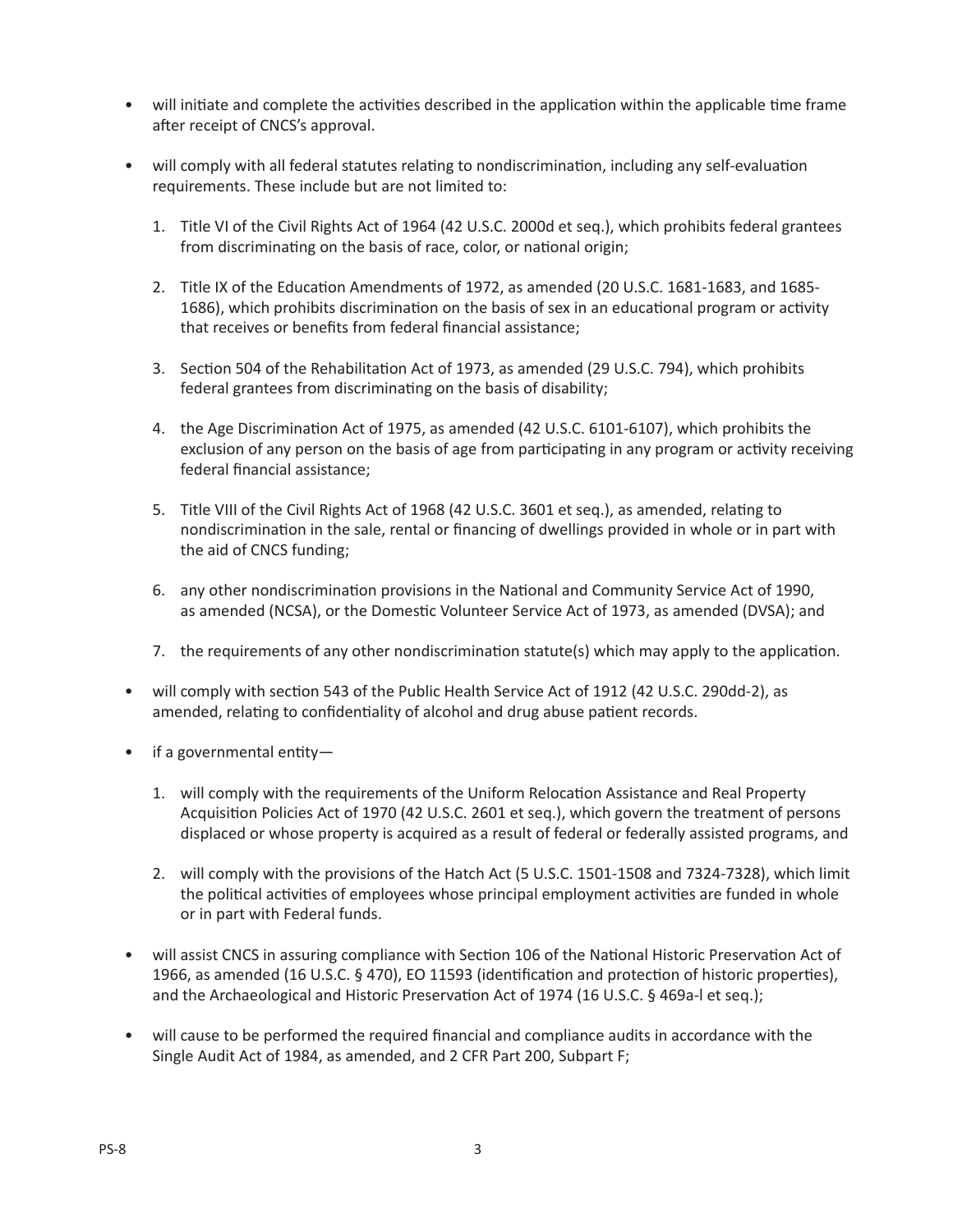- will, when issuing statements, press releases, requests for proposals, bid solicitations and other documents describing projects or programs funded in whole or in part with CNCS funds, clearly state— (1) the percentage of the total costs of the program or project which will be financed with Federal money; (2) the dollar amount of Federal funds for the project or program; and (3) percentage and dollar amount of the total costs of the project or program that will be financed by nongovernmental sources;
- will not provide any CNCS funding to the Association of Community Organizations for Reform Now (ACORN), or any of its affiliates, subsidiaries, allied organizations, or successors; and
- will comply with all applicable requirements of all other federal laws, executive orders, regulations, application guidelines, and policies governing the program under which the application is filed.

# For Applicants for awards under Subtitle C of the NCSA ONLY:

*If you are not applying for an award under Subtitle C of the NCSA (AmeriCorps State and National AmeriCorps Tribal, State Commission Support, etc), you may ignore this section.*

- will comply with all rules regarding prohibited activities, including those stated in applicable Notice, grant provisions, and program regulations, and will ensure that no assistance made available by the CNCS will be used to support any such prohibited activities;
- will comply with the nondiscrimination provisions in the NCSA, which provide that an individual with responsibility for the operation of a project or program that receives assistance under the NCSA shall not discriminate against a participant in, or member of the staff of, such project or program on the basis of race, color, national origin, sex, age, political affiliation, disability, or religion;
- (NOTE: the prohibition on religious discrimination does not apply to the employment of any staff member paid with non-CNCS funds or paid with CNCS funds but employed with the applicant organization prior to or on the date the grant was awarded. If your organization is a faith-based organization that makes hiring decisions on the basis of religious belief, your organization may be entitled, under the Religious Freedom Restoration Act, 42 U.S.C. § 2000bb, to receive federal funds and yet maintain that hiring practice, even though the NCSA includes a restriction on religious discrimination in employment of staff hired to work on a CNCS-funded project and paid with CNCS grant funds. (42 U.S.C. § 5057(c)). For the circumstances under which this may occur, please see the document "Effect of the Religious Freedom Restoration Act on Faith-Based Applicants for Grants" at: **<https://www.justice.gov/archive/fbci/effect-rfra.pdf>** ;
- will provide, in the design, recruitment, and operation of any AmeriCorps program, for broad-based input from  $-$  (1) the community served, the municipality and government of the county (if appropriate) in which the community is located, and potential participants in the program; and (2) community-based agencies with a demonstrated record of experience in providing services and local labor organizations representing employees of service sponsors, if these entities exist in the area to be served by the program;
- will, prior to the placement of participants, consult with the appropriate local labor organization, if any, representing employees in the area who are engaged in the same or similar work as that proposed to be carried out by an AmeriCorps program, to ensure compliance with the non-displacement requirements specified in section 177 of the NCSA;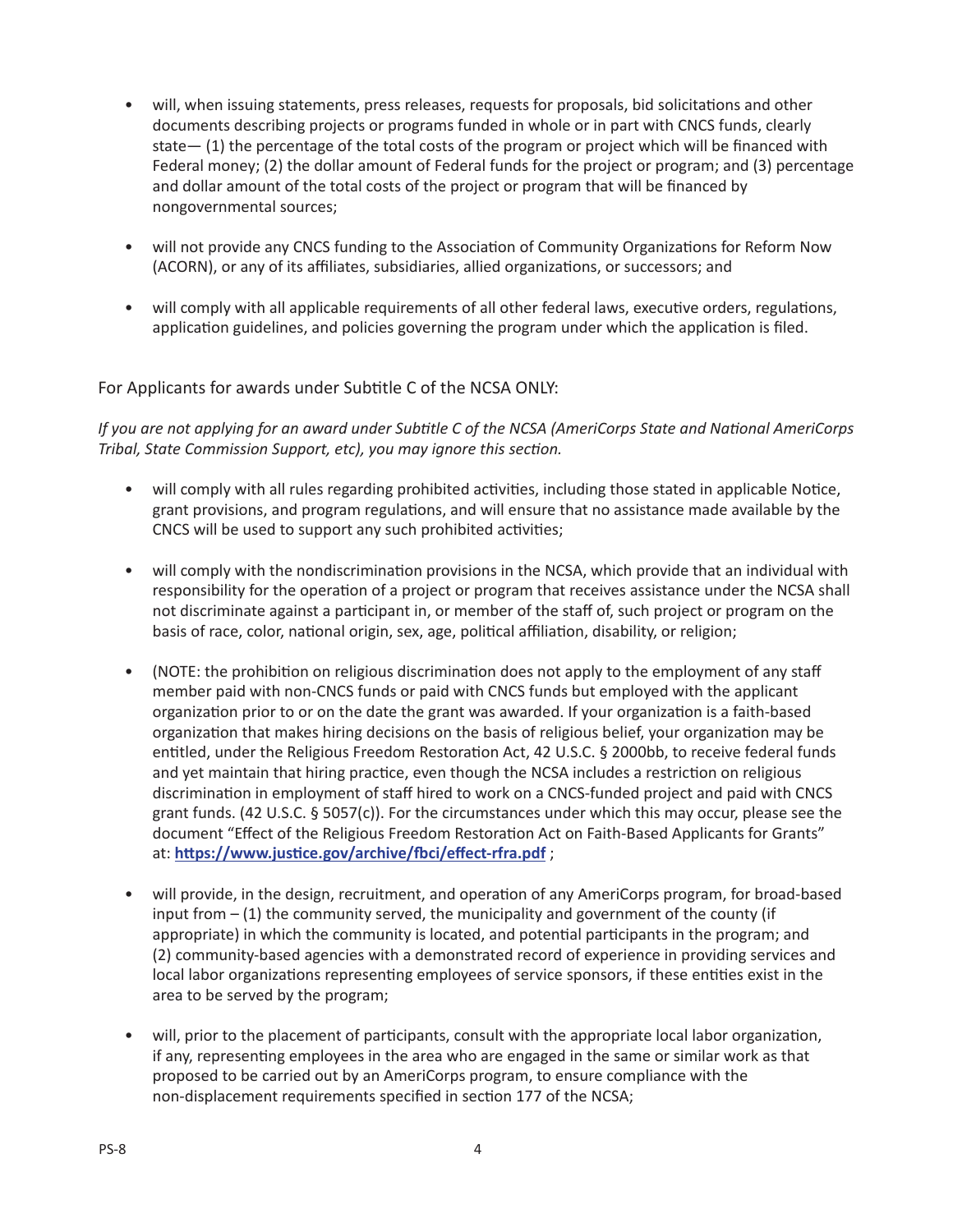- will, in the case of an AmeriCorps program that is not funded through a state, consult with and coordinate activities with the State Commission for the state in which the program operates;
- will ensure that any national service program carried out by the applicant using assistance provided under section 121 of the NCSA and any national service program supported by a grant made by the applicant using such assistance will address unmet human, educational, environmental, or public safety needs through services that provide a direct benefit to the community in which the service is performed;
- will comply with the non-duplication and non-displacement requirements set out in section 177 of the NCSA, and in CNCS's regulations at 45 CFR § 2540.100;
- will comply with the grievance procedure requirements as set out in section 176(f) of the NSCA and in CNCS's regulations at 45 CFR § 2540.230;
- will provide participants in the national service program with the training, skills, and knowledge necessary for the projects that participants are called upon to perform;
- will provide support services to participants, such as information regarding G.E.D. attainment and post-service employment, and, if appropriate, opportunities for participants to reflect on their service experiences;
- will arrange for an independent evaluation of any national service program that is carried out using assistance provided to the applicant under section 121 of the NCSA and 45 C.F.R. Part 2522, Subpart E; or, with the approval of CNCS, conduct an internal evaluation of the program;
- will apply measurable performance goals and evaluation methods, which are to be used as part of such evaluation to determine the program's impact on communities and persons served by the program, on participants who take part in the projects, and in other such areas as required by CNCS;
- will ensure the provision of a living allowance and other benefits to participants as required by CNCS;
- has not violated a federal criminal statute;
- if a state applicant, will ensure that the state subgrants that will be used to support national service programs are selected in conformance with the requirements of the NCSA;
- if a state applicant, will seek to ensure an equitable allocation within the state of assistance and approved national service positions, taking into consideration such factors as the locations of the programs, population density, and economic distress; and
- if a state applicant, will ensure that not less than 60% of the assistance will be used to make grants to support national service programs other than those carried out by a state agency, unless CNCS approves otherwise based upon the state applicant not having a sufficient number of acceptable applications to meet the 60% threshold.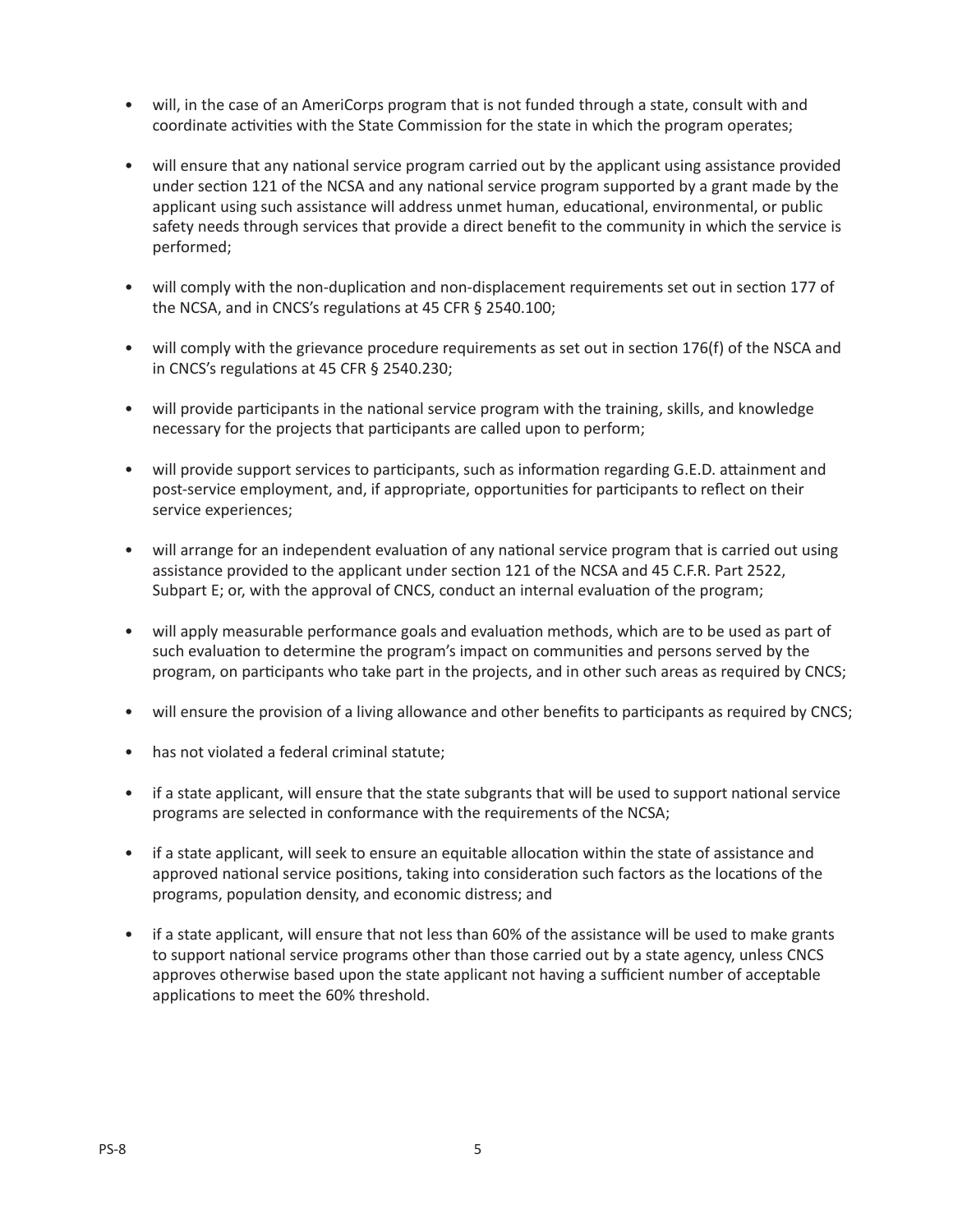# *CERTIFICATIONS*

*The certifications set out below are material representations upon which the Corporation for National and Community Service (CNCS) will rely when it determines to award a grant. False certification, or violation of the certification, may be grounds for suspension of payments, suspension or termination of grants, or governmentwide suspension or debarment (see 2 CFR Part 180, Subparts G and H).*

# **Certification – Debarment, Suspension, and Other Responsibility Matters**

This certification is required by OMB Guidelines to Agencies on Governmentwide Debarment and Suspension (Non-procurement), 2 CFR Part 180, Section 180.335, What information must I provide before entering into a covered transaction with a Federal agency?

As the duly authorized representative of the applicant, I certify, to the best of my knowledge and belief, that neither the applicant nor its principals:

- is presently excluded or disqualified;
- has been convicted within the preceding three years of any of the offenses listed in 2 C.F.R. § 180.800(a) or had a civil judgment rendered against it for one of those offenses within that time period;
- is presently indicted for or otherwise criminally or civilly charged by a governmental entity (federal, state, or local) with commission of any of the offenses listed in 2 C.F.R. § 180.800(a); or
- has had one or more public transactions (federal, state, or local) terminated within the preceding three years for cause or default.

# **Certification – Drug Free Workplace**

This certification is required by section 184 of the NCSA (42 U.S.C. 12644), sections 5150-5160 of the Drug-Free Workplace Act of 1988 (41 U.S.C. 8101-8106), and CNCS's implementing regulations at 2 CFR Part 2245, Subpart B. Under these authorities, grantees must certify, prior to award, that they will make a good faith effort, on a continuing basis, to maintain a drugfree workplace.

As the duly authorized representative of the grantee, I certify, to the best of my knowledge and belief, that the grantee will provide a drug-free workplace by:

- A. publishing a drug-free workplace statement that:
	- 1. notifies employees that the unlawful manufacture, distribution, dispensing, possession, or use of a controlled substance is prohibited in the grantee's workplace;
	- 2. specifies the actions that the grantee will take against employees for violating that prohibition; and
	- 3. informs employees that, as a condition of employment under any award, each employee will abide by the terms of the statement and notify the grantee in writing if the employee is convicted for a violation of a criminal drug statute occurring in the workplace within five days of the conviction;
- B. requiring that a copy of the statement described in paragraph (A) be given to each employee who will be engaged in the performance of any federal award;
- C. establishing a drug-free awareness program to inform employees about:
	- 1. the dangers of drug abuse in the workplace;
	- 2. the grantee's policy of maintaining a drug-free workplace;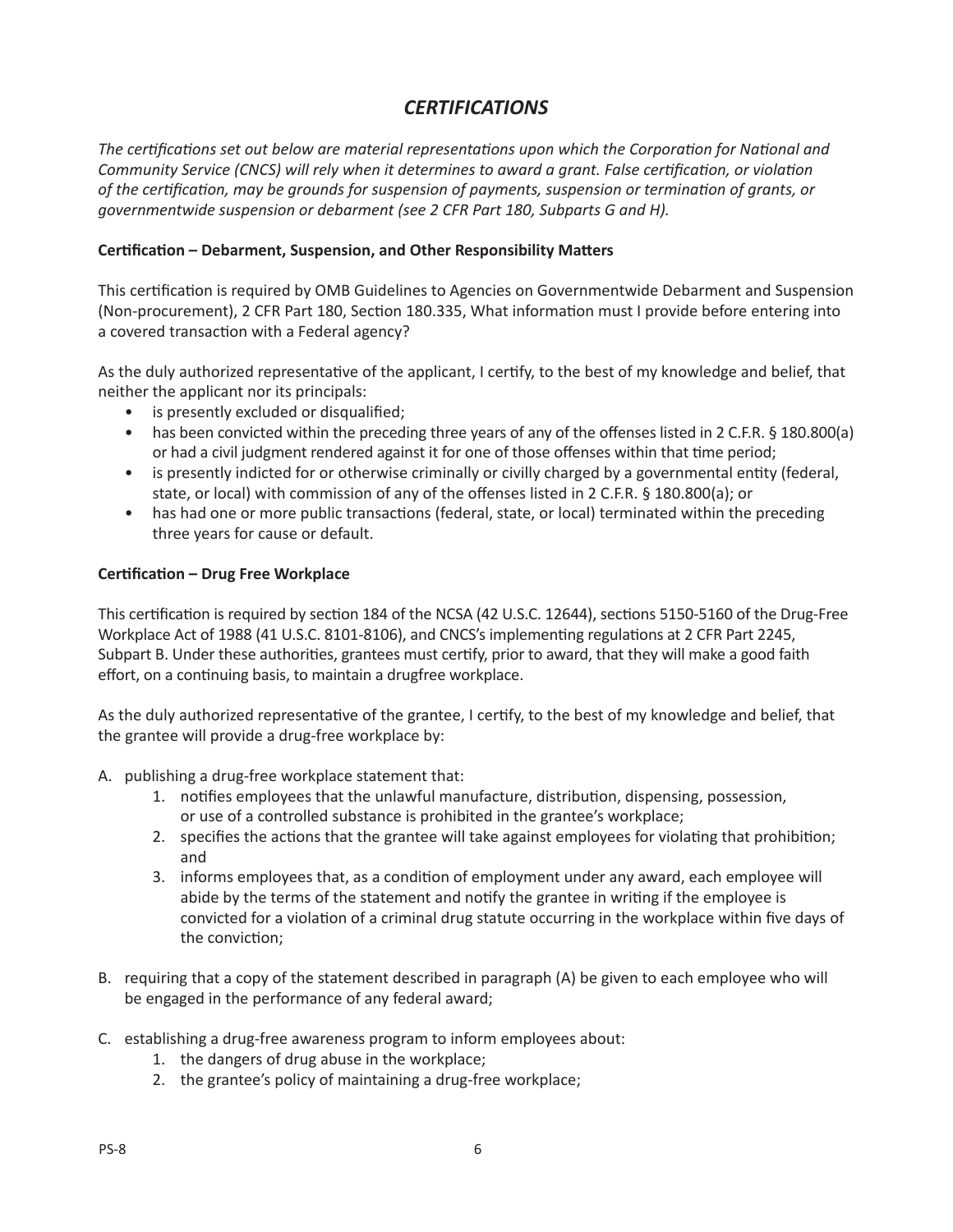- 3. any available drug counseling, rehabilitation, and employee assistance programs; and
- 4. the penalties that the grantee may impose upon them for drug abuse violations occurring in the workplace;
- D. providing CNCS, as well as any other federal agency on whose award the convicted employee was working, with written notification within 10 calendar days of learning that an employee has been convicted of a drug violation in the workplace;
- E. taking one of the following actions within 30 calendar days of learning that an employee has been convicted of a drug violation in the workplace:
	- 1. taking appropriate personnel action against the employee, up to and including termination; or
	- 2. requiring that the employee participate satisfactorily in a drug abuse assistance or rehabilitation program approved for these purposes by a federal, state, or local health, law enforcement, or other appropriate agency;
- F. making a good faith effort to continue to maintain a drug-free workplace through implementation of paragraphs (A) through (E).

# **Certification - Lobbying Activities**

As required by 31 U.S.C. § 1352, as the duly authorized representative of the applicant, I certify, to the best of my knowledge and belief, that:

- no federal appropriated funds have been paid or will be paid, by or on behalf of the applicant, to any person for influencing or attempting to influence an officer or employee of any agency, a member of Congress, an officer of Congress in connection with the awarding of any federal contract, the making of any federal loan, the entering into of any cooperative agreement, or modification of any federal contract, grant, loan, or cooperative agreement;
- if any funds other than federal appropriated funds have been paid or will be paid to any person for influencing or attempting to influence an officer or employee of any agency, a member of Congress, an officer or employee of Congress, or an employee of a member of Congress in connection with this federal contract, grant, loan, or cooperative agreement, the applicant will submit Standard Form-LLL, "Disclosure Form to Report Lobbying," in accordance with its instructions; and
- the applicant will require that the language of this certification be included in the award documents for all subcontracts at all tiers (including subcontracts, subgrants, and contracts under grants, loans and cooperative agreements) and that all subrecipients will certify and disclose accordingly.

# **Certification – Federal Tax Liability**

I certify that, if the applicant is a corporation,

- A. the corporation does not have any unpaid federal tax liability—
	- 1. that has been assessed,
	- 2. for which all judicial and administrative remedies have been exhausted or have lapsed, and
	- 3. that is not being paid in a timely manner pursuant to an agreement with the authority responsible for collecting the tax liability, or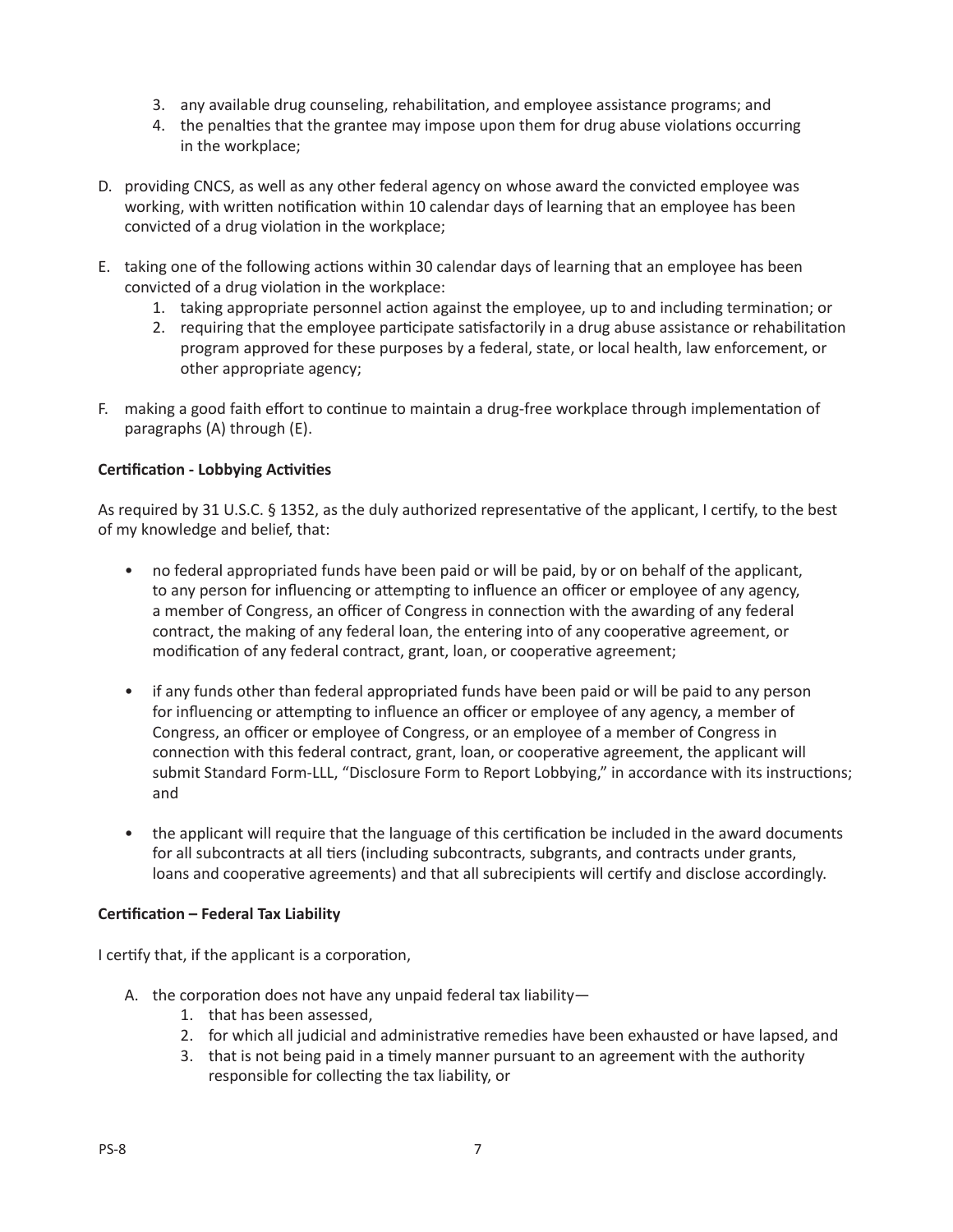B. a federal agency has considered suspension or debarment of the corporation based on the unpaid tax liability and has made a determination that this further action is not necessary to protect the interests of the government.

# **Certification – Felony Criminal Conviction under Federal Law**

I certify that, if the applicant is a corporation,

- A. the corporation has not been convicted of a felony criminal violation under any federal law within the preceding 24 months, or
- B. a federal agency has considered suspension or debarment of the corporation based on that conviction and has made a determination that this further action is not necessary to protect the interests of the government.

# **Certifications – Subgrants and Lower Tiered Non-procurement Transactions with Excluded or Disqualified Persons (NCSA Subtitle C and Social Innovation Fund applicants only)**

#### **Definitions**

The terms "debarment", "suspension", "excluded", "disqualified", "ineligible", "participant", "person", "principal", "proposal", and "voluntarily excluded" as used in this document have the meanings set out in 2 C.F.R. Part 180, subpart I, "Definitions." A transaction shall be considered a "covered transaction" if it meets the definition in 2 C.F.R. part 180 subpart B, "What is a covered transaction?"

#### **Assurance requirement for subgrant and other lower tier nonprocurement agreements**

You agree by submitting this proposal that, if we approve your application, in accordance with 2 CFR Part 180 Subpart C, you shall not enter into any lower tier non-procurement covered transaction with a person without verifying that the person is not excluded or disqualified unless authorized by CNCS.

#### **Assurance inclusion in subgrant agreements**

You agree by submitting this proposal that you will obtain an assurance from prospective participants in all lower tier covered non-procurement transactions and in all solicitations for lower tier covered non-procurement transactions that the participants will comply with the provisions of 2 CFR Part 180 subparts A, B, C and I.

#### **Notice of error in certification or assurance**

You must provide immediate written notice to us if at any time you learn that a certification or assurance was erroneous when submitted or has become erroneous because of changed circumstances.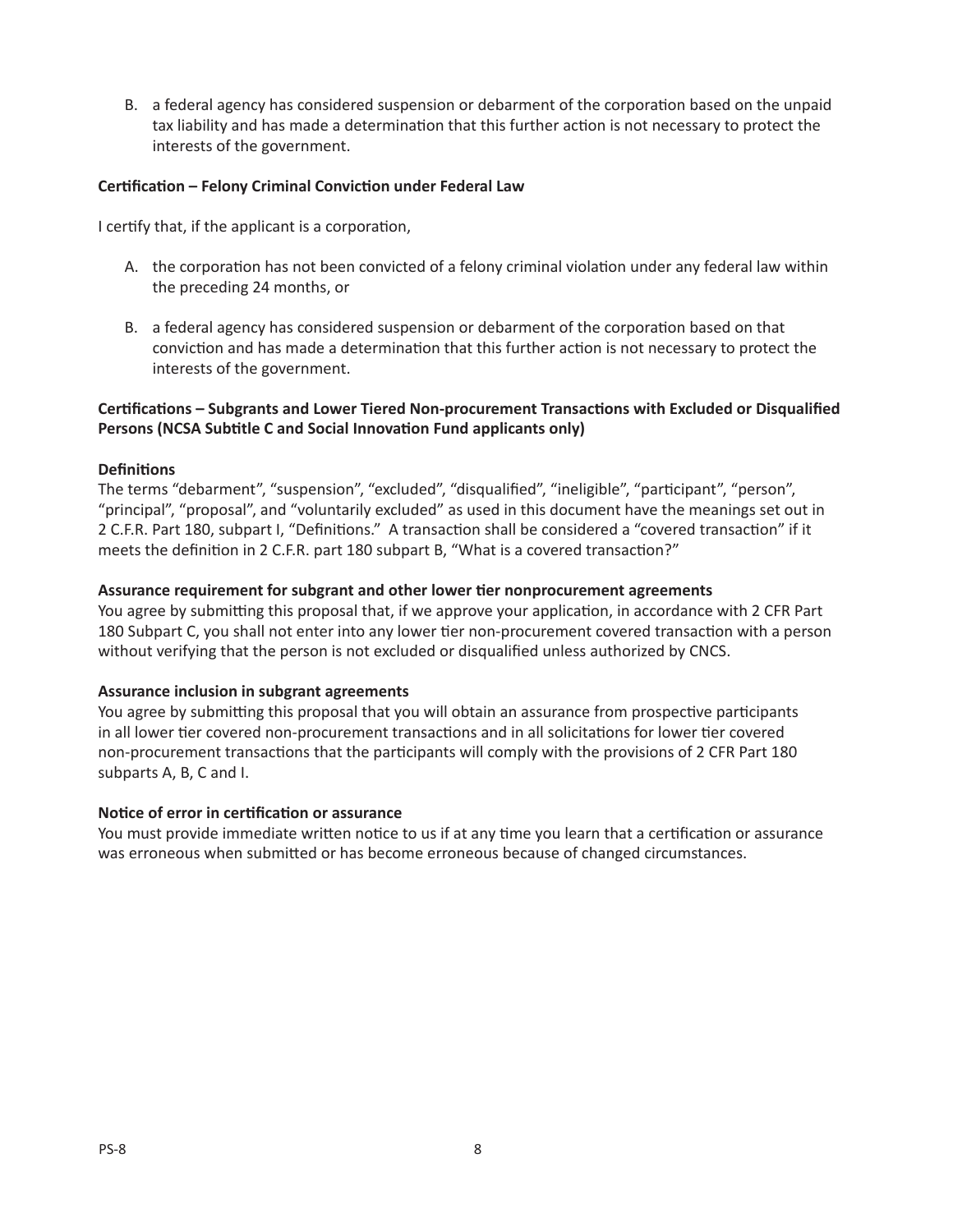# **PA Signed Certification and Assurances Signature Page**

# **CERTIFICATION SIGNATURE: NOTE: Sign this form and include in the application.**

By signing this certification page, you certify that you agree to perform all actions and support all intentions in the Certification sections of this application. The three certifications are:

- Certification: Debarment, Suspension and Other Responsibility Matters
- Certification: Drug-Free Workplace
- Certification: Lobbying Activities

# **ASSURANCE SIGNATURE: NOTE: Sign this form and include in the application.**

By signing this assurances page, you certify that you agree to perform all actions and support all intentions in the Assurances section.

**Organization name:**

**Program name:**

**Name and title of authorized representative:**

**Signature:**

**Date:**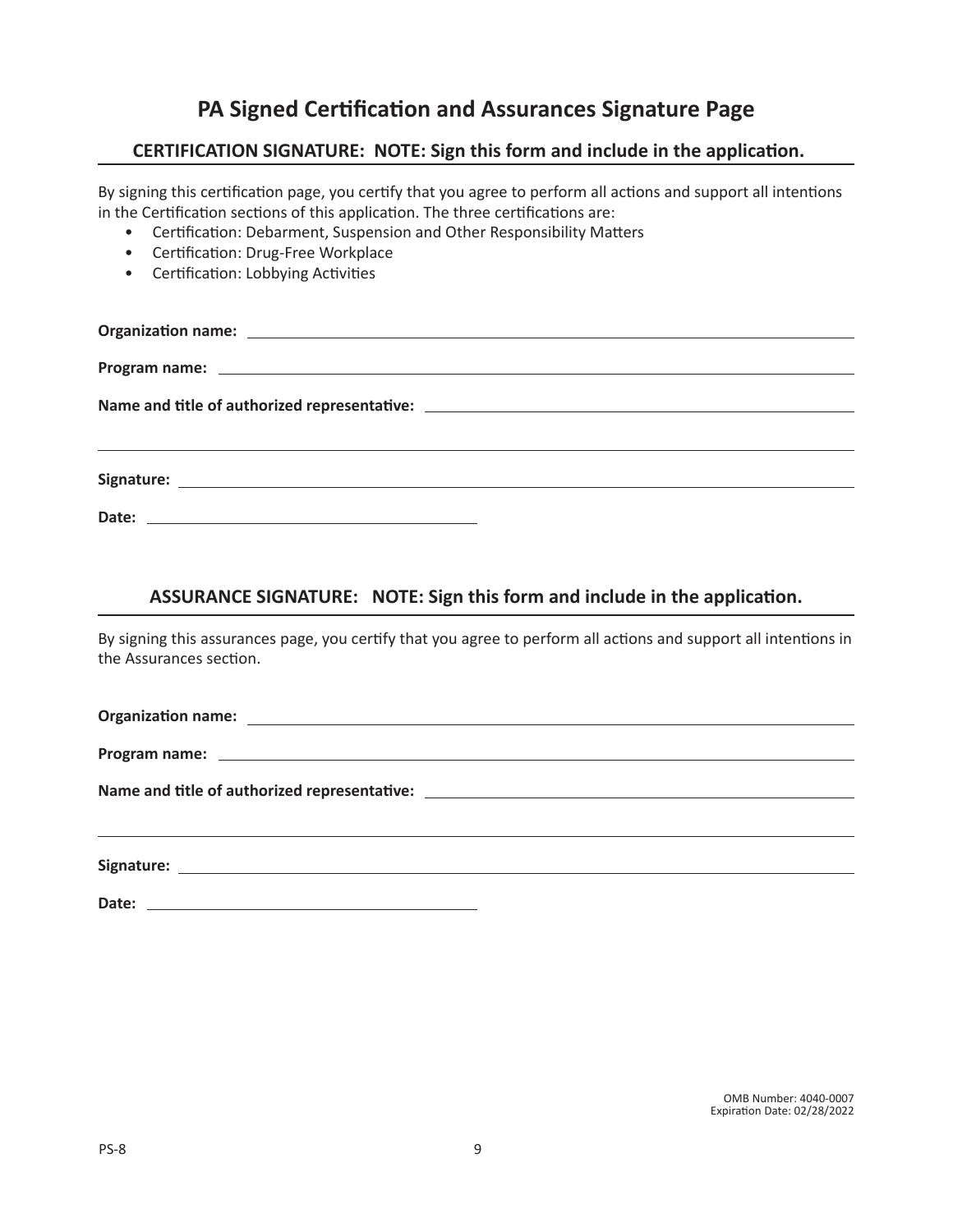# **ASSURANCES - NON-CONSTRUCTION PROGRAMS**

Public reporting burden for this collection of information is estimated to average 15 minutes per response, including time for reviewing instructions, searching existing data sources, gathering and maintaining the data needed, and completing and reviewing the collection of information. Send comments regarding the burden estimate or any other aspect of this collection of information, including suggestions for reducing this burden, to the Office of Management and Budget, Paperwork Reduction Project (0348-0040), Washington, DC 20503.

#### **PLEASE DO NOT RETURN YOUR COMPLETED FORM TO THE OFFICE OF MANAGEMENT AND BUDGET. SEND IT TO THE ADDRESS PROVIDED BY THE SPONSORING AGENCY.**

 **NOTE:** Certain of these assurances may not be applicable to your project or program. If you have questions, please contact the awarding agency. Further, certain Federal awarding agencies may require applicants to certify to additional assurances. If such is the case, you will be notified.

As the duly authorized representative of the applicant, I certify that the applicant:

- 1. Has the legal authority to apply for Federal assistance and the institutional, managerial and financial capability (including funds sufficient to pay the non-Federal share of project cost) to ensure proper planning, management and completion of the project described in this application.
- 2. Will give the awarding agency, the Comptroller General of the United States and, if appropriate, the State, through any authorized representative, access to and the right to examine all records, books, papers, or documents related to the award; and will establish a proper accounting system in accordance with generally accepted accounting standards or agency directives.
- 3. Will establish safeguards to prohibit employees from using their positions for a purpose that constitutes or presents the appearance of personal or organizational conflict of interest, or personal gain.
- 4. Will initiate and complete the work within the applicable time frame after receipt of approval of the awarding agency.
- 5. Will comply with the Intergovernmental Personnel Act of 1970 (42 U.S.C. §§4728-4763) relating to prescribed standards for merit systems for programs funded under one of the 19 statutes or regulations specified in Appendix A of OPM's Standards for a Merit System of Personnel Administration (5 C.F.R. 900, Subpart F).
- 6. Will comply with all Federal statutes relating to nondiscrimination. These include but are not limited to: (a) Title VI of the Civil Rights Act of 1964 (P.L. 88-352) which prohibits discrimination on the basis of race, color or national origin; (b) Title IX of the Education Amendments of 1972, as amended (20 U.S.C.§§1681- 1683, and 1685-1686), which prohibits discrimination on the basis of sex; (c) Section 504 of the

Rehabilitation Act of 1973, as amended (29 U.S.C. §794), which prohibits discrimination on the basis of handicaps; (d) the Age Discrimination Act of 1975, as amended (42 U.S.C. §§6101-6107), which prohibits discrimination on the basis of age; (e) the Drug Abuse Office and Treatment Act of 1972 (P.L. 92-255), as amended, relating to nondiscrimination on the basis of drug abuse; (f) the Comprehensive Alcohol Abuse and Alcoholism Prevention, Treatment and Rehabilitation Act of 1970 (P.L. 91-616), as amended, relating to nondiscrimination on the basis of alcohol abuse or alcoholism; (g) §§523 and 527 of the Public Health Service Act of 1912 (42 U.S.C. §§290 dd-3 and 290 ee- 3), as amended, relating to confidentiality of alcohol and drug abuse patient records; (h) Title VIII of the Civil Rights Act of 1968 (42 U.S.C. §§3601 et seq.), as amended, relating to nondiscrimination in the sale, rental or financing of housing; (i) any other nondiscrimination provisions in the specific statute(s) under which application for Federal assistance is being made; and, (j) the requirements of any other nondiscrimination statute(s) which may apply to the application.

- 7. Will comply, or has already complied, with the requirements of Titles II and III of the Uniform Relocation Assistance and Real Property Acquisition Policies Act of 1970 (P.L. 91-646) which provide for fair and equitable treatment of persons displaced or whose property is acquired as a result of Federal or federally-assisted programs. These requirements apply to all interests in real property acquired for project purposes regardless of Federal participation in purchases.
- 8. Will comply, as applicable, with provisions of the Hatch Act (5 U.S.C. §§1501-1508 and 7324-7328) which limit the political activities of employees whose principal employment activities are funded in whole or in part with Federal funds.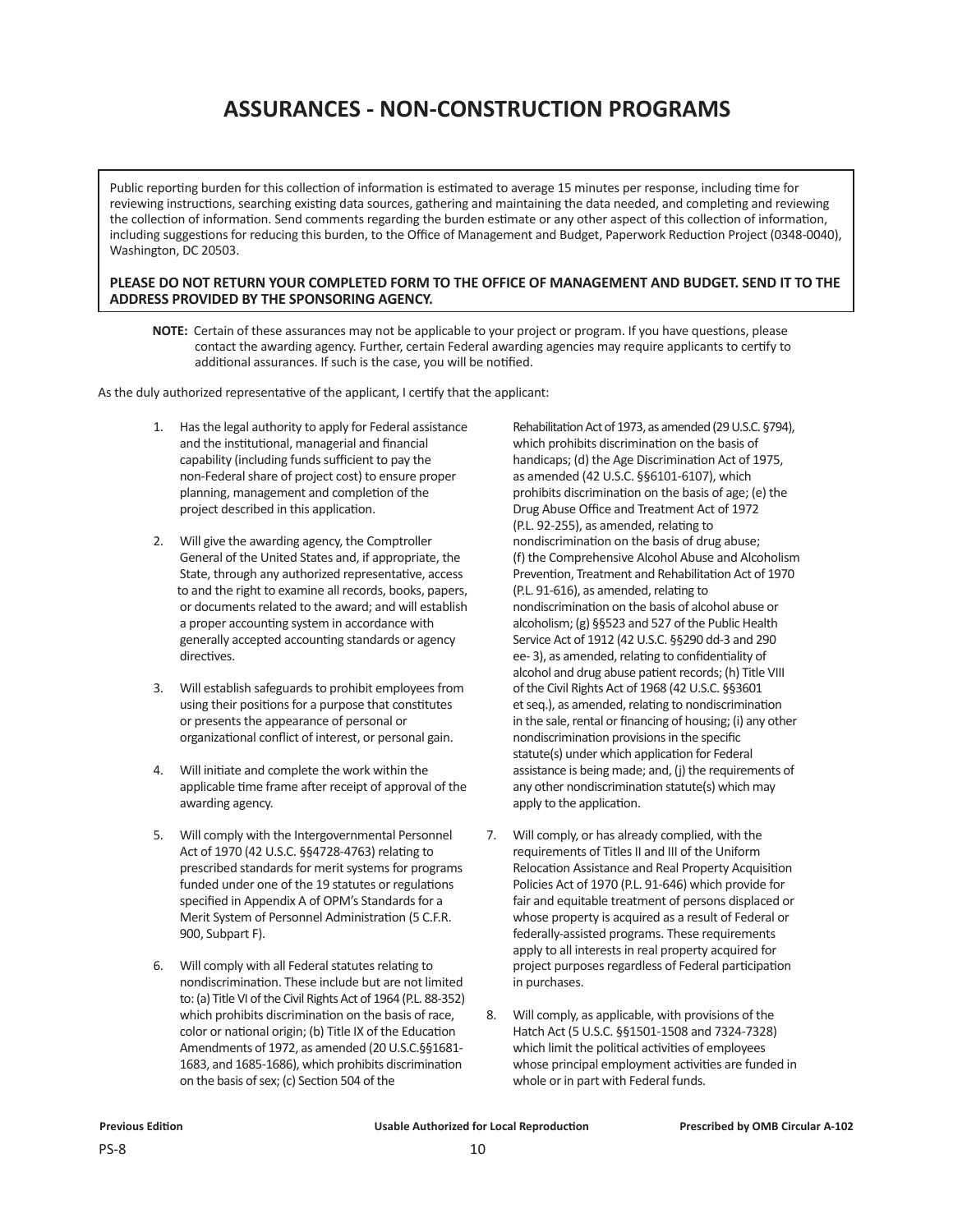- 9. Will comply, as applicable, with the provisions of the Davis- Bacon Act (40 U.S.C. §§276a to 276a-7), the Copeland Act (40 U.S.C. §276c and 18 U.S.C. §874), and the Contract Work Hours and Safety Standards Act (40 U.S.C. §§327- 333), regarding labor standards for federally-assisted construction subagreements.
- 10. Will comply, if applicable, with flood insurance purchase requirements of Section 102(a) of the Flood Disaster Protection Act of 1973 (P.L. 93-234) which requires recipients in a special flood hazard area to participate in the program and to purchase flood insurance if the total cost of insurable construction and acquisition is \$10,000 or more.
- 11. Will comply with environmental standards which may be prescribed pursuant to the following: (a) institution of environmental quality control measures under the National Environmental Policy Act of 1969 (P.L. 91-190) and Executive Order (EO) 11514; (b) notification of violating facilities pursuant to EO 11738; (c) protection of wetlands pursuant to EO 11990; (d) evaluation of flood hazards in floodplains in accordance with EO 11988; (e) assurance of project consistency with the approved State management program developed under the Coastal Zone Management Act of 1972 (16 U.S.C. §§1451 et seq.); (f) conformity of Federal actions to State (Clean Air) Implementation Plans under Section 176(c) of the Clean Air Act of 1955, as amended (42 U.S.C. §§7401 et seq.); (g) protection of underground sources of drinking water under the Safe Drinking Water Act of 1974, as amended (P.L. 93-523); and, (h) protection of endangered species under the Endangered Species Act of 1973, as amended (P.L. 93- 205).
- 12. Will comply with the Wild and Scenic Rivers Act of 1968 (16 U.S.C. §§1271 et seq.) related to protecting components or potential components of the national wild and scenic rivers system.
- 13. Will assist the awarding agency in assuring compliance with Section 106 of the National

Historic Preservation Act of 1966, as amended (16 U.S.C. §470), EO 11593 (identification and protection of historic properties), and the Archaeological and Historic Preservation Act of 1974 (16 U.S.C. §§469a-1 et seq.).

- 14. Will comply with P.L. 93-348 regarding the protection of human subjects involved in research, development, and related activities supported by this award of assistance.
- 15. Will comply with the Laboratory Animal Welfare Act of 1966 (P.L. 89-544, as amended, 7 U.S.C. §§2131 et seq.) pertaining to the care, handling, and treatment of warm blooded animals held for research, teaching, or other activities supported by this award of assistance.
- 16. Will comply with the Lead-Based Paint Poisoning Prevention Act (42 U.S.C. §§4801 et seq.) which prohibits the use of lead-based paint in construction or rehabilitation of residence structures.
- 17. Will cause to be performed the required financial and compliance audits in accordance with the Single Audit Act Amendments of 1996 and OMB Circular No. A-133, "Audits of States, Local Governments, and Non-Profit Organizations."
- 18. Will comply with all applicable requirements of all other Federal laws, executive orders, regulations, and policies governing this program.
- 19. Will comply with the requirements of Section 106(g) of the Trafficking Victims Protection Act (TVPA) of 2000, as amended (22 U.S.C. 7104) which prohibits grant award recipients or a sub-recipient from (1) Engaging in severe forms of trafficking in persons during the period of time that the award is in effect (2) Procuring a commercial sex act during the period of time that the award is in effect or (3) Using forced labor in the performance of the award or subawards under the award.

# **Signature of Authorized Certifying Official**

**Title**

# **Applicant Organization**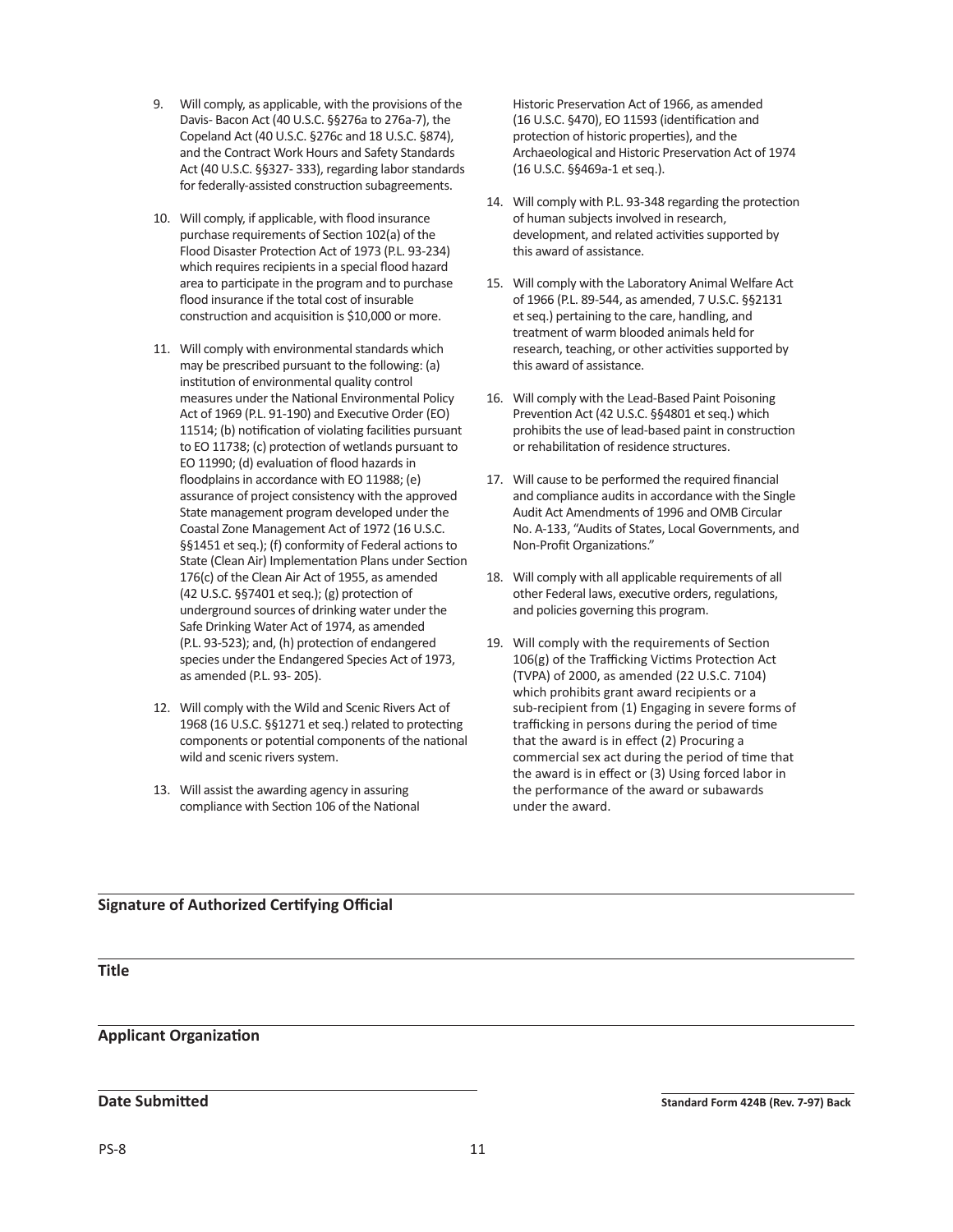# **AUDIT CLAUSE TO BE USED IN AGREEMENTS WITH SUBRECIPIENTS RECEIVING FEDERAL AWARDS FROM THE COMMONWEALTH (Management Directive 325.9)**

For the purpose of this Agreement, the terms "contractor" and "grantee" include the subgrantee/applicant.

The grantee must comply with all applicable federal and state grant requirements including *The Single Audit Act Amendments of 1996; 2 C.F.R. Part 200 as amended*; and any other applicable law or regulation, and any amendment to such other applicable law or regulation that may be enacted or promulgated by the federal government.

If the grantee is a local government or non-profit organization that expends \$750,000 or more in federal awards during its fiscal year, the grantee is required to provide the appropriate single or program specific audit in accordance with the provisions outlined in *2 C.F.R. § 200.501*.

If the grantee expends total federal awards of less than the threshold established by *2 C.F.R. § 200.501*, it is exempt from federal audit requirements for that year, but records must be available for review or audit by appropriate officials (or designees) of the federal agency, pass-through entity, and Government Accountability Office (GAO).

If the grantee is a for-profit entity, it is not subject to the auditing and reporting requirements of *2 C.F.R. Part 200, Subpart F – Audit Requirements (Subpart F)*. However, the pass-through Commonwealth agency is responsible for establishing requirements, as necessary, to ensure compliance by for-profit subrecipients. The contract with the for-profit subrecipient should describe applicable compliance requirements and the for-profit subrecipient's compliance responsibility. Methods to ensure compliance for federal awards made to for-profit subrecipients may include pre-award audits, monitoring during the contract and post-award audits. The post-award audits may be in the form of a financial audit in accordance with *Government Auditing Standards*, a single audit report or programspecific audit report in accordance with *Subpart F*. However, these post-award audits must be submitted directly to the affected Commonwealth agency that provided the funding. Only single audit reports for local governmental and non-profit subrecipients are electronically submitted to the Federal Audit Clearinghouse.

# **ADDITIONAL POTENTIAL COMPONENTS OF THE SINGLE AUDIT REPORTING PACKAGE**

In instances where a federal program-specific audit guide is available, the audit report package for a program-specific audit may be different and should be prepared in accordance with the appropriate audit guide, *Government Auditing Standards*, and *Subpart F*.

In addition to the requirements of *Subpart F*, Commonwealth agencies may require that the single audit reporting packages include additional components in the SEFA, or supplemental schedules, as identified through the respective grant agreement.

# **SUBMISSION OF THE AUDIT REPORT**

The grantee must submit an electronic copy of the audit report package to the Federal Audit Clearinghouse, which shall include the elements outlined in *Subpart F*.

# **SUBMISSION OF THE FEDERAL AUDIT CLEARINGHOUSE CONFIRMATION**

The subrecipients must send a copy of the confirmation from the Federal Audit Clearinghouse to the resource account [RA-BOASingleAudit@pa.gov.](mailto:RA-BOASingleAudit%40pa.gov?subject=)

# **AUDIT OVERSIGHT PROVISIONS**

The grantee is responsible for obtaining the necessary audit and securing the services of a certified public accountant or independent governmental auditor.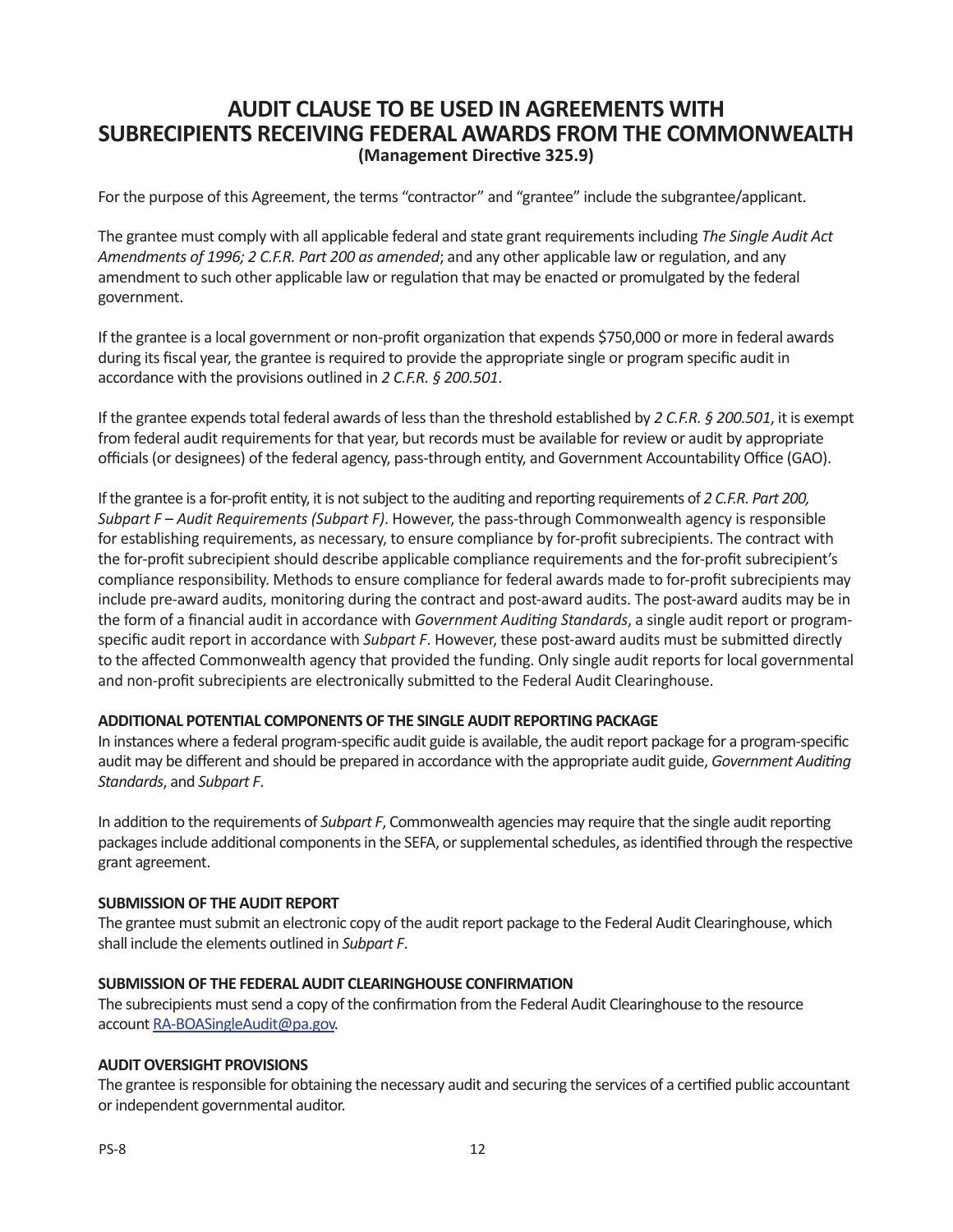The Commonwealth of Pennsylvania (Commonwealth) reserves the right for federal and state agencies or their authorized representatives to perform additional audits of a financial or performance nature, if deemed necessary by Commonwealth or federal agencies. Any such additional audit work will rely on work already performed by the grantee's auditor and the costs for any additional work performed by the federal or state agencies will be borne by those agencies at no additional expense to the grantee.

Audit documentation and audit reports must be retained by the grantee's auditor for a minimum of five years from the date of issuance of the audit report, unless the grantee's auditor is notified in writing by the Commonwealth, the cognizant federal agency for audit, or the oversight federal agency for audit to extend the retention period. Audit documentation will be made available upon request to authorized representatives of the Commonwealth, the cognizant federal agency for audit, the oversight federal agency for audit, the federal funding agency, or the GAO.

**NOTE: If you are a new or recompeting applicant, you must provide your most recent A-133 audit, your organization's Single audit or financial audit, or your financial statements if you have not had a formal audit. This PennSERVE request is in addition to the requirement for submission of audit information to the Commonwealth Office of Budgets/Bureau of Audits. submit to PennSERVE with your application.**

# **Additional Conditions**

For the purpose of this Agreement, the terms "contractor" and "grantee" include the subgrantee/applicant. The parties agree that this Agreement may be electronically signed in accordance with the Electronic Transaction Act, 73 P.S. § 2260.301 et seq.

- A. The applicant understands and agrees that the Department may exercise such rights and responsibilities and seek the same remedies as allowed to the Federal Government and the Corporation by the federal laws, regulations and program guidelines and handbooks as Department deems necessary and appropriate for the proper administration of the AmeriCorps State program.
- B. The applicant understands that in addition to the expenditures provided for in the Budget, the Department may reimburse the applicant for costs incurred for attendance by employees of the applicant at training or conferences, when so directed by the Department. In such cases, the Department will provide a written authorization naming the affected employees of the applicant and listing the category and amounts of expenditure authorized.
- C. The applicant understands that the Department may unilaterally extend this Agreement, upon receipt of the applicant's Request for No Cost Extension, in order to allow enrolled members to complete their term of service. Such an extension will be evidenced by a "Letter of Modification" issued by the Department and will become part of this Agreement.
- D. The applicant understands that the Department may unilaterally revise the budget, upon applicant's Request for a Budget Revision. Such a revision, which does not include an increase in the maximum amount of this Agreement, will be evidenced by a "Letter of Modification" issued by the Department and will become part of this Agreement.
- E. GRANTEE RESPONSIBILITY PROVISIONS (2 C.F.R. § 180.330) (MD 215.9, MD 305.20) For the purpose of these provisions, the term contractor is defined as any person, including, but not limited to, a bidder, offeror, loan recipient, grantee, subgrantee, or lessor, who has furnished or performed or seeks to furnish or perform, goods, supplies, services, leased space, construction or other activity, under a contract, grant, lease, purchase order or reimbursement agreement with the Commonwealth.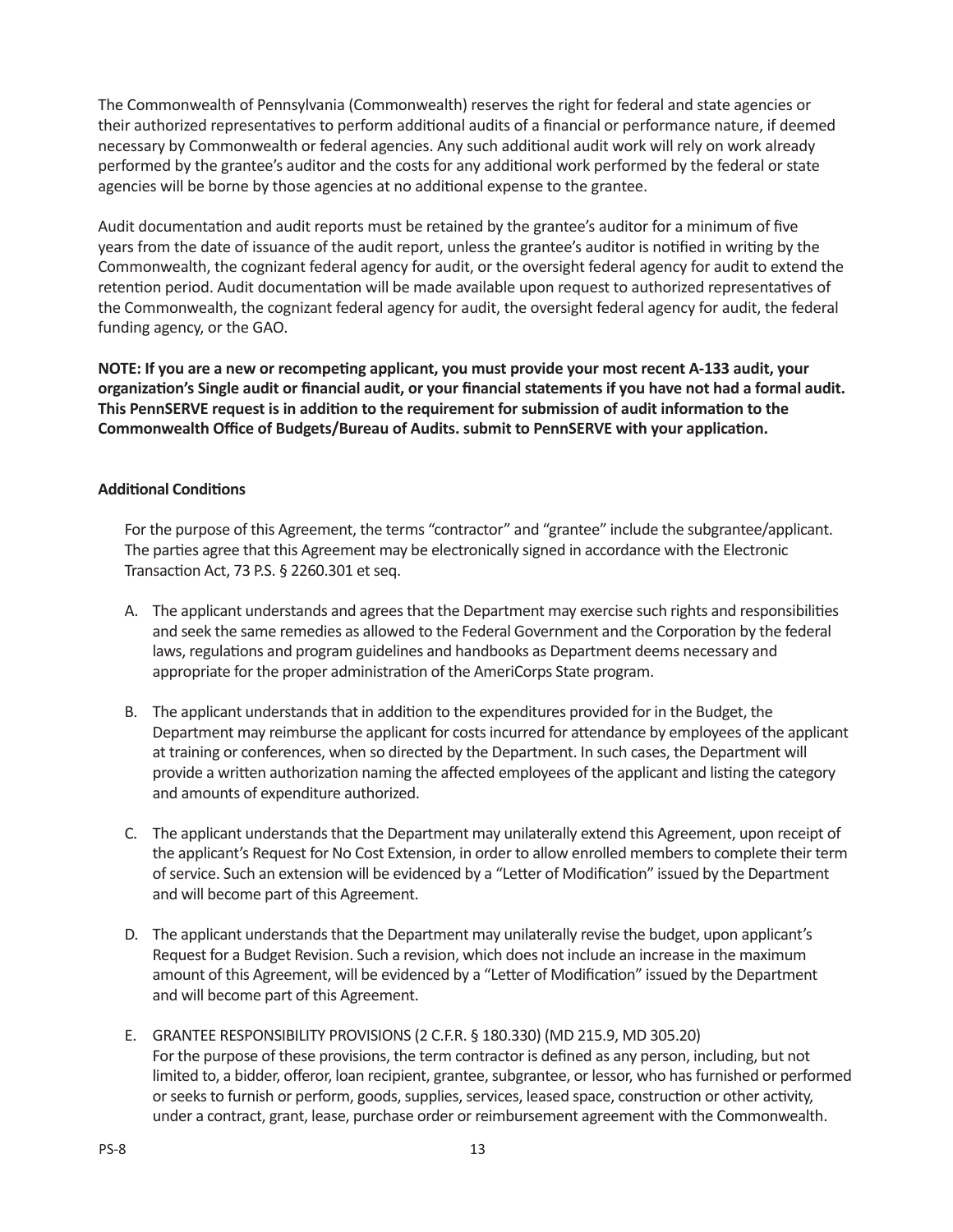The term contractor includes a permittee, licensee, or any agency, political subdivision, instrumentality, public authority, or other public entity in the Commonwealth.

- 1. The grantee certifies, in writing, for itself and its subcontractors required to be disclosed or approved by the Commonwealth, that as of the date of its execution of this Agreement, that neither the grantee, nor any such subcontractors, are under suspension or debarment by the Commonwealth or any governmental entity, instrumentality, or authority and, if the grantee cannot so certify, then it agrees to submit, along with its Application, a written explanation of why such certification cannot be made.
- 2. The grantee also certifies, in writing, that as of the date of its execution of this Agreement it has no tax liabilities or other Commonwealth obligations, or has filed a timely administrative or judicial appeal if such liabilities or obligations exist, or is subject to a duly approved deferred payment plan if such liabilities exist.
- 3. The grantee's obligations pursuant to these provisions are ongoing from and after the effective date of the Agreement through the termination date thereof. Accordingly, the grantee shall have an obligation to inform the Commonwealth if, at any time during the term of the Agreement, it becomes delinquent in the payment of taxes, or other Commonwealth obligations, or if it or, to the best knowledge of the grantee, any of its subcontractors are suspended or debarred by the Commonwealth, the federal government, or any other state or governmental entity. Such notification shall be made within 15 days of the date of suspension or debarment.
- 4. The failure of the grantee to notify the Commonwealth of its suspension or debarment by the Commonwealth, any other state, or the federal government shall constitute an event of default of the Agreement with the Commonwealth.
- 5. The grantee agrees to reimburse the Commonwealth for the reasonable costs of investigation incurred by the Office of State Inspector General for investigations of the grantee's compliance with the terms of this or any other Agreement between the grantee and the Commonwealth that results in the suspension or debarment of the grantee. Such costs shall include, but shall not be limited to, salaries of investigators, including overtime; travel and lodging expenses; and expert witness and documentary fees. The grantee shall not be responsible for investigative costs for investigations that do not result in the grantee's suspension or debarment.
- 6. The grantee may search the current list of suspended and debarred Commonwealth contractors by visiting the eMarketplace website at<http://www.emarketplace.state.pa.us> and clicking the Debarment List tab.
- F. OFFSET PROVISION (MD 215.9, MD 305.20)

The grantee agrees that the Commonwealth may set off the amount of any state tax liability or other obligation of the Contractor or its subsidiaries to the Commonwealth against any payments due the contractor under any contract with the Commonwealth.

G. AMERICANS WITH DISABILITIES ACT (MD 215.12, MD 305.20)

For the purpose of these provisions, the term contractor is defined as any person, including, but not limited to, a bidder, offer or, supplier, grantee or subgrantee, who will furnish or perform or seeks to furnish or perform, goods, supplies, services, construction or other activity, under a purchase order, contract, or grant with the Commonwealth.

During the term of this Agreement, the contractor agrees as follows:

1. Pursuant to federal regulations promulgated under the authority of the Americans with Disabilities Act, 28 C.F.R. § 35.101 et seq., grantee understands and agrees that no individual with a disability shall, on the basis of the disability, be excluded from participation in this Agreement or from activities provided for under this Agreement. As a condition of accepting and executing this Agreement, the grantee agrees to comply with the "General Prohibitions Against Discrimination," 28 C.F.R. § 35.130, and all other regulations promulgated under Title II of the Americans with Disabilities Act which are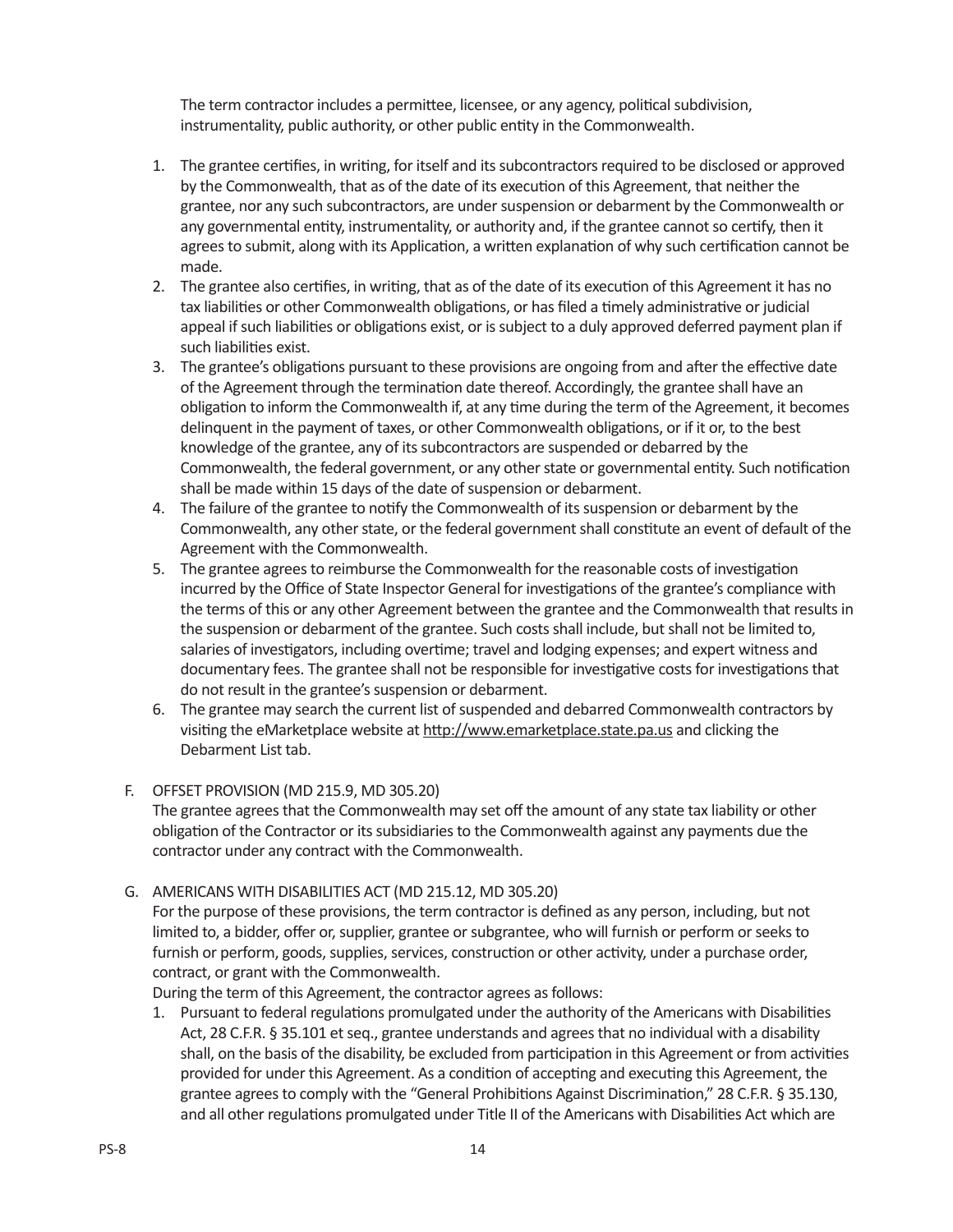applicable to the benefits, services, programs, and activities provided by the Commonwealth through contracts with outside contractors.

- 2. The grantee shall be responsible for and agrees to indemnify and hold harmless the Commonwealth from all losses, damages, expenses, claims, demands, suits, and actions brought by any party against the Commonwealth as a result of The grantee's failure to comply with the provisions of paragraph 1.
- H. PENNSYLVANIA ELECTRONIC PAYMENT PROGRAM (MD 310.30, MD 305.20):
	- 1. The Commonwealth will make payments to the recipient through ACH. Within 10 days of the grant award, the recipient must submit or must have already submitted its ACH and electronic addenda information, if desired, to the Commonwealth's Payable Service Center, Vendor Data Management Unit at 717-214-0140 (FAX) or by mail to the Office of Comptroller Operations, Bureau of Payable Services, Payable Service Center, Vendor Data Management Unit, 555 Walnut Street - 9th Floor, Harrisburg, PA 17101.
	- 2. The recipient must submit a unique invoice number with each invoice submitted. The unique invoice number will be listed on the Commonwealth's ACH remittance advice to enable the recipient to properly apply the state agency's payment to the respective invoice or program.
	- 3. It is the responsibility of the recipient to ensure that the ACH information contained in the Commonwealth's central vendor master file is accurate and complete. Failure to maintain accurate and complete information may result in delays in payments.
- I. RIGHT TO KNOW LAW CLAUSE
	- 1. The Pennsylvania Right-to-Know Law, 65 P.S. §§ 67.101-3104, ("RTKL") applies to this grant. For the purpose of these provisions, the term "the Commonwealth" shall refer to the contracting Commonwealth agency.
	- 2. If the Commonwealth needs the grantee's assistance in any matter arising out of the RTKL related to this grant, it shall notify the grantee using the legal contact information provided in this grant. The grantee, at any time, may designate a different contact for such purpose upon reasonable prior written notice to the Commonwealth.
	- 3. Upon written notification from the Commonwealth that it requires the grantee's assistance in responding to a request under the RTKL for information related to this grant that may be in the grantee's possession, constituting, or alleged to constitute, a public record in accordance with the RTKL ("Requested Information"), the grantee shall:
		- a. provide the Commonwealth, within ten (10) calendar days after receipt of written notification, access to, and copies of, any document or information in the grantee's possession arising out of this grant that the Commonwealth reasonably believes is Requested Information and may be a public record under the RTKL; and
		- b. provide such other assistance as the Commonwealth may reasonably request, in order to comply with the RTKL with respect to this grant.
	- 4. If the grantee considers the Requested Information to include a request for a Trade Secret or Confidential Proprietary Information, as those terms are defined by the RTKL, or other information that the grantee considers exempt from production under the RTKL, the grantee must notify the Commonwealth and provide, within seven (7) calendar days of receiving the written notification, a written statement signed by a representative of the grantee explaining why the requested material is exempt from public disclosure under the RTKL.
	- 5. The Commonwealth will rely upon the written statement from the grantee in denying a RTKL request for the Requested Information unless the Commonwealth determines that the Requested Information is clearly not protected from disclosure under the RTKL. Should the Commonwealth determine that the Requested Information is clearly not exempt from disclosure, the grantee shall provide the Requested Information within five (5) business days of receipt of written notification of the Commonwealth's determination.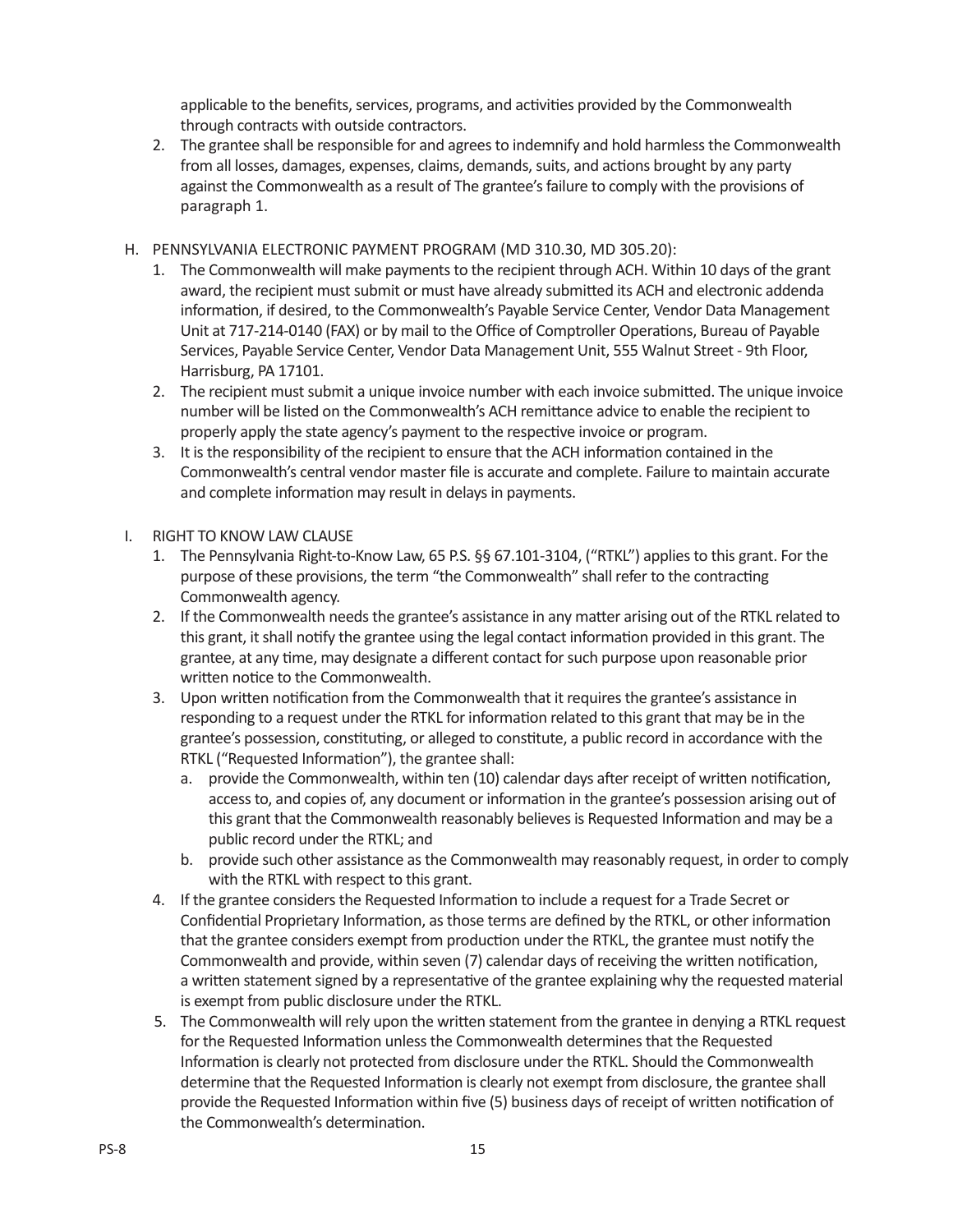- 6. If the grantee fails to provide the Requested Information within the time period required by these provisions, the grantee shall indemnify and hold the Commonwealth harmless for any damages, penalties, costs, detriment or harm that the Commonwealth may incur as a result of the grantee's failure, including any statutory damages assessed against the Commonwealth.
- 7. The Commonwealth will reimburse the grantee for any costs associated with complying with these provisions only to the extent allowed under the fee schedule established by the Office of Open Records or as otherwise provided by the RTKL if the fee schedule is inapplicable.
- 8. The grantee may file a legal challenge to any Commonwealth decision to release a record to the public with the Office of Open Records, or in the Pennsylvania Courts, however, the grantee shall indemnify the Commonwealth for any legal expenses incurred by the Commonwealth as a result of such a challenge and shall hold the Commonwealth harmless for any damages, penalties, costs, detriment or harm that the Commonwealth may incur as a result of the grantee's failure, including any statutory damages assessed against the Commonwealth, regardless of the outcome of such legal challenge. As between the parties, the grantee agrees to waive all rights or remedies that may be available to it as a result of the Commonwealth's disclosure of Requested Information pursuant to the RTKL.
- 9. The grantee's duties relating to the RTKL are continuing duties that survive the expiration of this grant and shall continue as long as the grantee has Requested Information in its possession.

# J. LABOR UNION CONCURRENCE

If there are individuals represented by a local labor organization who are engaged in the same or substantially similar work as that which will be carried out by AmeriCorps members, the applicant must submit the written concurrence of the local labor organization with its application. This requirement applies to any applicant for assistance or approved national service positions to the Corporation, to a state commission, or to a Corporation grantee or subgrantee.

- K. SOVEREIGN IMMUNITY AND COMMONWEALTH HELD HARMLESS PROVISIONS:
	- 1. The grantee shall hold the Commonwealth harmless from and indemnify the Commonwealth against any and all third party claims, demands and actions based upon or arising out of any activities performed by the grantee and its employees and agents under this grant, provided the Commonwealth gives grantee prompt notice of any such claim of which it learns. Pursuant to the Commonwealth Attorneys Act (71 P.S. § 732-101, *et seq.*), the Office of Attorney General (OAG) has the sole authority to represent the Commonwealth in actions brought against the Commonwealth. The OAG may, however, in its sole discretion and under such terms as it deems appropriate, delegate its right of defense. If OAG delegates the defense to the grantee, the Commonwealth will cooperate with all reasonable requests of grantee made in the defense of such suits.
	- 2. Notwithstanding the above, neither party shall enter into any settlement without the other party's written consent, which shall not be unreasonably withheld. The Commonwealth may, in its sole discretion, allow the grantee to control the defense and any related settlement negotiations.

# L. GRANTEE INTEGRITY PROVISIONS (MD 215.8, MD 305.20)

For the purpose of these provisions, the term contractor is defined as any person, including, but not limited to, a bidder, offeror, loan recipient, grantee or lessor, who has furnished or performed or seeks to furnish or perform, goods, supplies, services, leased space, construction or other activity, under a contract, grant, lease, purchase order or reimbursement Agreement with the Commonwealth of Pennsylvania (Commonwealth). The term contractor includes a permittee, licensee, or any agency, political subdivision, instrumentality, public authority, or other public entity in the Commonwealth.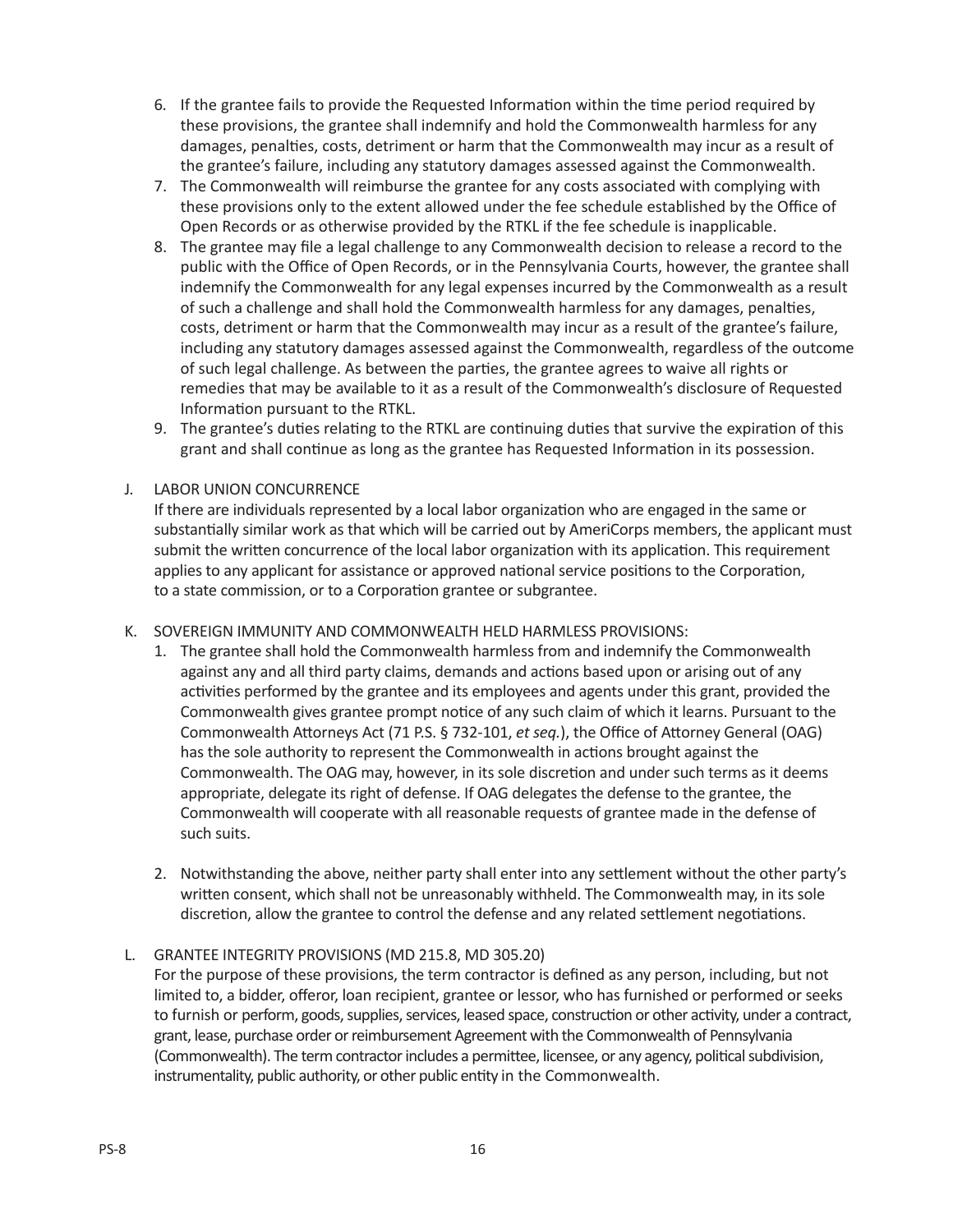It is essential that those who seek to contract with the Commonwealth observe high standards of honesty and integrity. They must conduct themselves in a manner that fosters public confidence in the integrity of the Commonwealth contracting and procurement process.

- 1. DEFINITIONS. For purposes of these Contractor Integrity Provisions, the following terms shall have the meanings found in this Section:
	- a. "Affiliate" means two or more entities where (a) a parent entity owns more than fifty percent of the voting stock of each of the entities; or (b) a common shareholder or group of shareholders owns more than fifty percent of the voting stock of each of the entities; or (c) the entities have a common proprietor or general partner.
	- b. "Consent" means written permission signed by a duly authorized officer or employee of the Commonwealth, provided that where the material facts have been disclosed, in writing, by prequalification, bid, proposal, or contractual terms, the Commonwealth shall be deemed to have consented by virtue of the execution of this contract.
	- c. "Contractor" means the individual or entity, that has entered into this contract with the Commonwealth. For the purposes of this Agreement, the term "contractor," includes "grantee" or "vendor."
	- d. "Contractor Related Parties" means any affiliates of the contractor and the contractor's executive officers, Pennsylvania officers and directors, or owners of 5 percent or more interest in the contractor.
	- e. "Financial Interest" means either:
		- (1) Ownership of more than a five percent interest in any business; or
		- (2) Holding a position as an officer, director, trustee, partner, employee, or holding any position of management.
	- f. "Gratuity" means tendering, giving, or providing anything of more than nominal monetary value including, but not limited to, cash, travel, entertainment, gifts, meals, lodging, loans, subscriptions, advances, deposits of money, services, employment, or contracts of any kind. The exceptions set forth in the *Governor's Code of Conduct, Executive Order 1980-18, the 4 Pa. Code §7.153(b),* shall apply.
	- g. "Non-bid Basis" means a contract awarded or executed by the Commonwealth with contractor without seeking bids or proposals from any other potential bidder or offer or.
- 2. In furtherance of this policy, contractor agrees to the following:
	- a. Contractor shall maintain the highest standards of honesty and integrity during the performance of this contract and shall take no action in violation of state or federal laws or regulations or any other applicable laws or regulations, or other requirements applicable to contractor or that govern contracting or procurement with the Commonwealth.
	- b. Contractor shall establish and implement a written business integrity policy, which includes, at a minimum, the requirements of these provisions as they relate to the contractor activity with the Commonwealth and Commonwealth employees and which is made known to all contractor employees. Posting these Contractor Integrity Provisions conspicuously in easily-accessible and well-lighted places customarily frequented by employees and at or near where the contract services are performed shall satisfy this requirement.
	- c. Contractor, its affiliates, agents, employees and anyone in privity with contractor shall not accept, agree to give, offer, confer, or agree to confer or promise to confer, directly or indirectly, any gratuity or pecuniary benefit to any person, or to influence or attempt to influence any person in violation of any federal or state law, regulation, executive order of the governor of Pennsylvania, statement of policy, management directive or any other published standard of the Commonwealth in connection with performance of work under this contract, except as provided in this contract.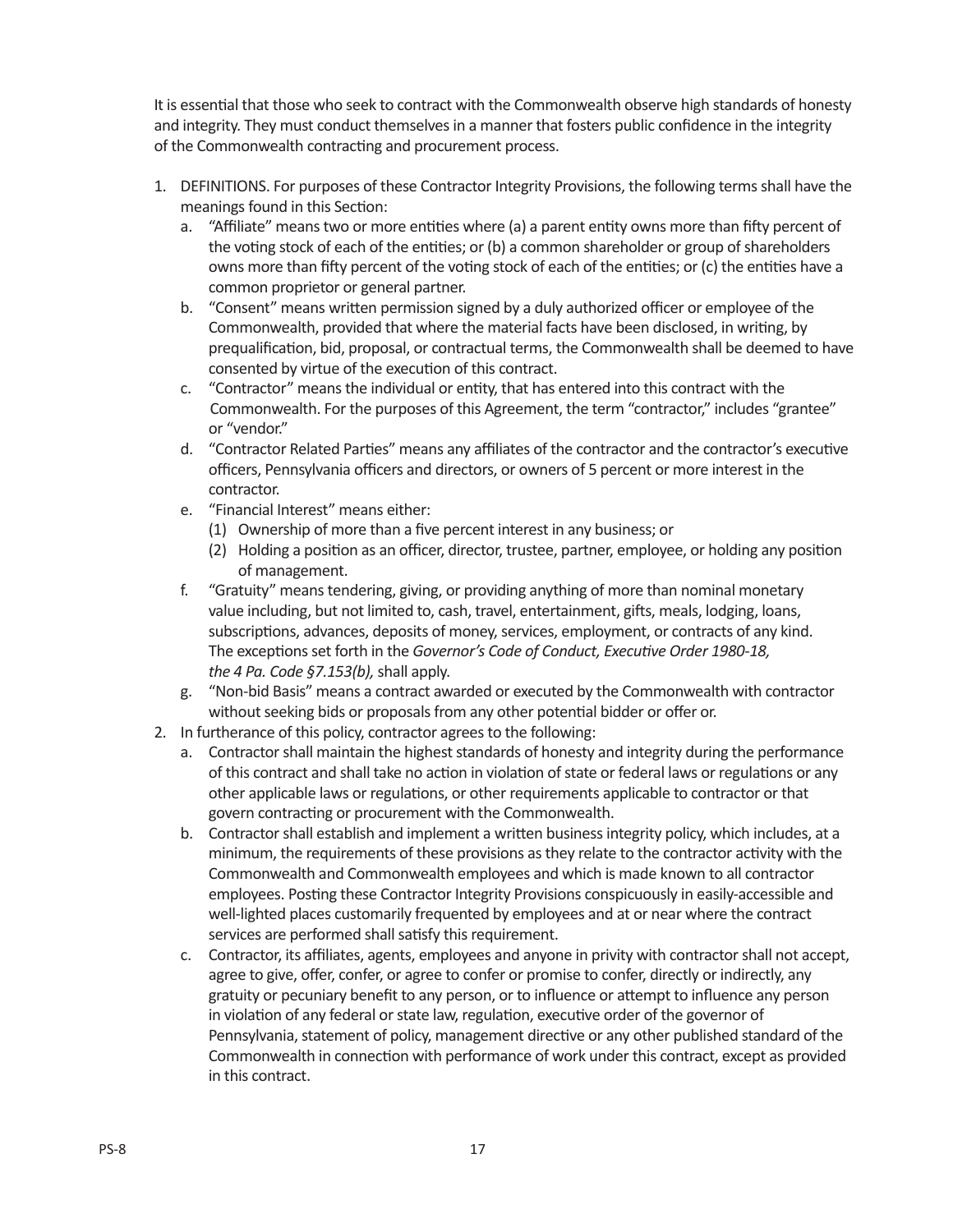- d. Contractor shall not have a financial interest in any other contractor, subcontractor, or supplier providing services, labor, or material under this contract, unless the financial interest is disclosed to the Commonwealth in writing and the Commonwealth consents to contractor's financial interest prior to Commonwealth execution of the contract. Contractor shall disclose the financial interest to the Commonwealth at the time of bid or proposal submission, or if no bids or proposals are solicited, no later than contractor's submission of the contract signed by contractor.
- e. Contractor certifies to the best of its knowledge and belief that within the last five (5) years contractor or Contractor Related Parties have not:
	- (1) been indicted or convicted of a crime involving moral turpitude or business honesty or integrity in any jurisdiction;
	- (2) been suspended, debarred or otherwise disqualified from entering into any contract with any governmental agency;
	- (3) had any business license or professional license suspended or revoked;
	- (4) had any sanction or finding of fact imposed as a result of a judicial or administrative proceeding related to fraud, extortion, bribery, bid rigging, embezzlement, misrepresentation or anti-trust; and
	- (5) been, and is not currently, the subject of a criminal investigation by any federal, state or local prosecuting or investigative agency and/or civil anti-trust investigation by any federal, state or local prosecuting or investigative agency.

If contractor cannot so certify to the above, then it must submit along with its bid, proposal or contract a written explanation of why such certification cannot be made and the Commonwealth will determine whether a contract may be entered into with the contractor. The contractor's obligation pursuant to this certification is ongoing from and after the effective date of the contract through the termination date thereof. Accordingly, the contractor shall have an obligation to immediately notify the Commonwealth in writing if at any time during the term of the contract if becomes aware of any event which would cause the contractor's certification or explanation to change. Contractor acknowledges that the Commonwealth may, in its sole discretion, terminate the contract for cause if it learns that any of the certifications made herein are currently false due to intervening factual circumstances or were false or should have been known to be false when entering into the contract.

- f. Contractor shall comply with the requirements of the *Lobbying Disclosure Act (65 Pa.C.S. §13A01 et seq.)* regardless of the method of award. If this contract was awarded on a Non-bid Basis, Contractor must also comply with the requirements of the *Section 1641 of the Pennsylvania Election Code (25 P.S. §3260a)*.
- g. When contractor has reason to believe that any breach of ethical standards as set forth in law, the Governor's Code of Conduct, or these Contractor Integrity Provisions has occurred or may occur, including but not limited to contact by a Commonwealth officer or employee which, if acted upon, would violate such ethical standards, contractor shall immediately notify the Commonwealth contracting officer or the Office of the State Inspector General in writing.
- h. Contractor, by submission of its bid or proposal and/or execution of this contract and by the submission of any bills, invoices or requests for payment pursuant to the contract, certifies and represents that it has not violated any of these Contractor Integrity Provisions in connection with the submission of the bid or proposal, during any contract negotiations or during the term of the contract, to include any extensions thereof. Contractor shall immediately notify the Commonwealth in writing of any actions for occurrences that would result in a violation of these Contractor Integrity Provisions. Contractor agrees to reimburse the Commonwealth for the reasonable costs of investigation incurred by the Office of the State Inspector General for investigations of the contractor's compliance with the terms of this or any other Agreement between the contractor and the Commonwealth that results in the suspension or debarment of the contractor. Contractor shall not be responsible for investigative costs for investigations that do not result in the contractor's suspension or debarment.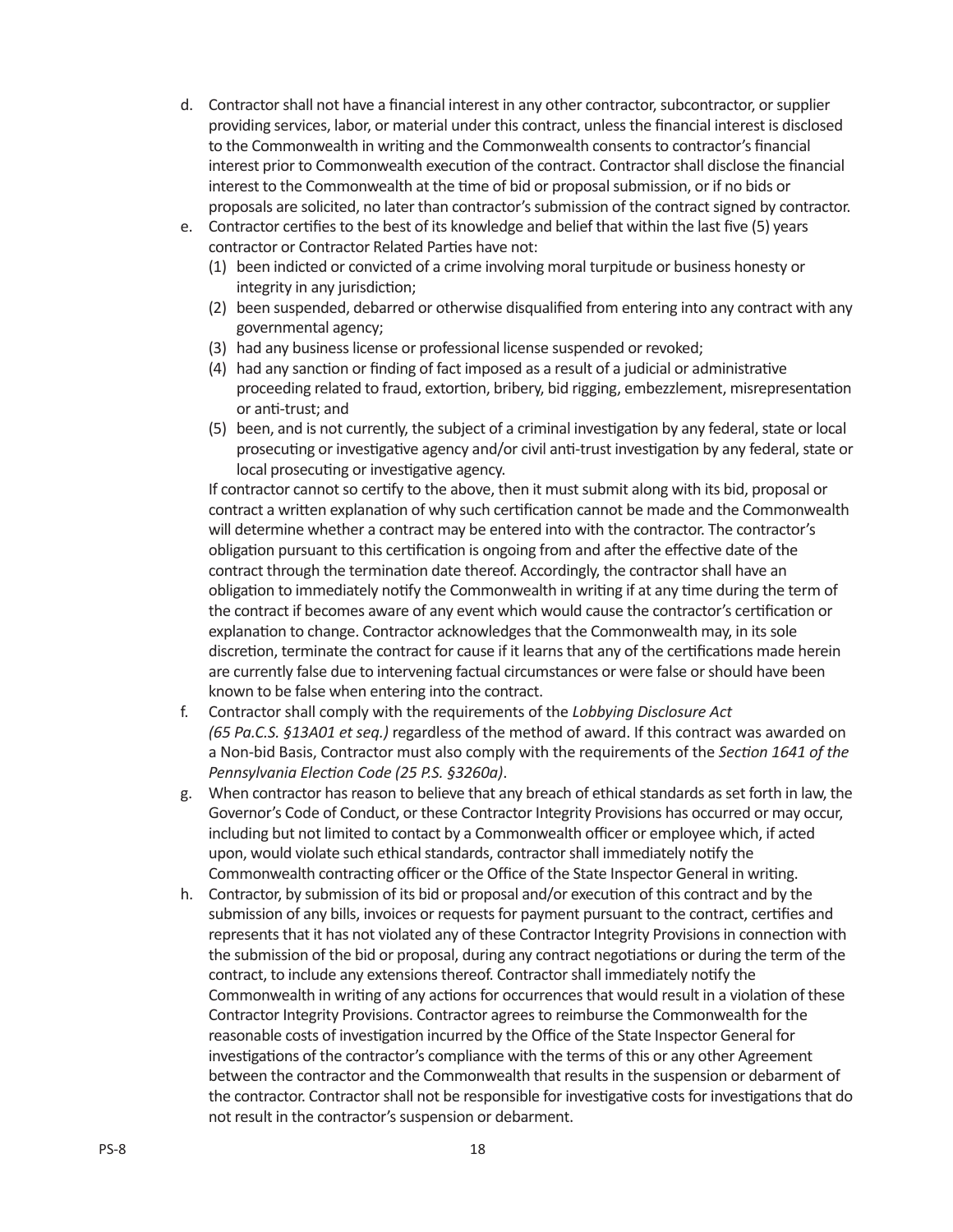i. Contractor shall cooperate with the Office of the State Inspector General in its investigation of any alleged Commonwealth agency or employee breach of ethical standards and any alleged contractor non-compliance with these Contractor Integrity Provisions. Contractor agrees to make identified contractor employees available for interviews at reasonable times and places. Contractor, upon the inquiry or request of an inspector general, shall provide, or if appropriate, make promptly available for inspection or copying, any information of any type or form deemed relevant by the Office of the State Inspector General to contractor's integrity and compliance with these provisions. Such information may include, but shall not be limited to, contractor's business or financial records, documents or files of any type or form that refer to or concern this contract.

Contractor shall incorporate this paragraph in any agreement, contract or subcontract it enters into in the course of the performance of this contract/agreement solely for the purpose of obtaining subcontractor compliance with this provision. The incorporation of this provision in a subcontract shall not create privity of contract between the Commonwealth and any such subcontractor, and no third-party beneficiaries shall be created thereby.

j. For violation of any of these Contractor Integrity Provisions, the Commonwealth may terminate this and any other contract with contractor, claim liquidated damages in an amount equal to the value of anything received in breach of these provisions, claim damages for all additional costs and expenses incurred in obtaining another contractor to complete performance under this contract, and debar and suspend contractor from doing business with the Commonwealth. These rights and remedies are cumulative, and the use or non-use of any one shall not preclude the use of all or any other. These rights and remedies are in addition to those the Commonwealth may have under law, statute, regulation, or otherwise.

# M. NONDISCRIMINATION/SEXUAL HARASSMENT CLAUSE (MD 215.16, MD 305.20)

The grantee agrees:

- A. In the hiring of any employee(s) for the manufacture of supplies, performance of work, or any other activity required under the grant Agreement or any subgrant agreement, contract, or subcontract, the Grantee, a subgrantee, a contractor, a subcontractor, or any person acting on behalf of the grantee shall not discriminate by reason of race, gender, creed, color, sexual orientation, gender identity or expression, or in violation of the Pennsylvania Human Relations Act (PHRA) and applicable federal laws, against any citizen of this Commonwealth who is qualified and available to perform the work to which the employment relates.
- B. Neither the grantee, any subgrantee, contractor or any subcontractor or any person on their behalf shall in any manner discriminate by reason of race, gender, creed, color, sexual orientation, gender identity or expression, or in violation of the PHRA and applicable federal laws, against or intimidate any of its employee involved in the manufacture of supplies, the performance of work, or any other activity required under the grant
- C. Neither the grantee nor any subgrantee nor any contractor nor any subcontractor nor any person on their behalf shall in any manner discriminate by reason of race, gender, creed, color, sexual orientation, gender identity or expression, or in violation of the PHRA and applicable federal laws, in the provision of services under the grant agreement, subgrant agreement, contract or subcontract.
- D. Neither the grantee nor any subgrantee nor any contractor nor any subcontractor nor any person on their behalf shall in any manner discriminate against employees by reason of participation in or decision to refrain from participating in labor activities protected under the Public Employee Relations Act, Pennsylvania Labor Relations Act or National Labor Relations Act, as applicable and to the extent determined by entities charged with such Acts' enforcement, and shall comply with any provision of law establishing organizations as employees' exclusive representatives.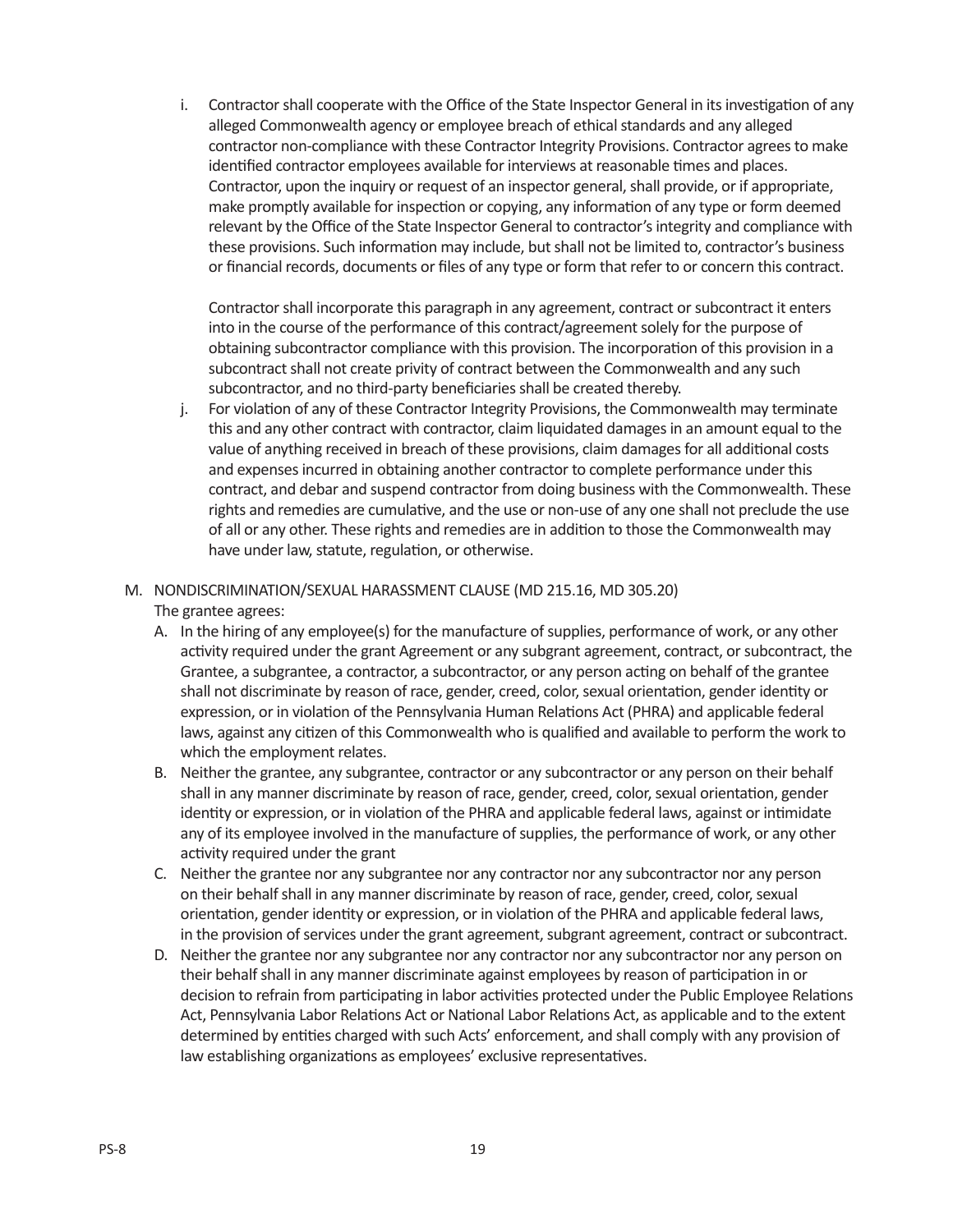- E. The grantee, any subgrantee, contractor or any subcontractor shall establish and maintain a written nondiscrimination and sexual harassment policy and shall inform their employees in writing of the policy. The policy must contain a provision that sexual harassment will not be tolerated and employees who practice it will be disciplined. Posting this Nondiscrimination/Sexual Harassment Clause conspicuously in easily-accessible and well-lighted places customarily frequented by employees and at or near where the grant services are performed shall satisfy this requirement for employees with an established work site.
- F. The grantee, any subgrantee, contractor or any subcontractor shall not discriminate by reason of race, gender, creed, color, sexual orientation, gender identity or expression, or in violation of the PHRA and applicable federal laws, against any subgrantee, contractor, subcontractor or supplier who is qualified to perform the work to which the grant relates.
- G. The grantee and each subgrantee, contractor and subcontractor represents that it is presently in compliance with and will maintain compliance with all applicable federal, state, and local laws and regulations relating to nondiscrimination and sexual harassment. The Grantee and each subgrantee, contractor and subcontractor further represents that it has filed a Standard Form 100 Employer Information Report ("EEO-1") with the U.S. Equal Employment Opportunity Commission ("EEOC") and shall file an annual EEO-1 report with the EEOC as required for employers' subject to Title VII of the Civil Rights Act of 1964, as amended, that have 100 or more employees and employers that have federal government contracts or first-tier subcontracts and have 50 or more employees. The Grantee, any subgrantee, any contractor or any subcontractor shall, upon request and within the time periods requested by the Commonwealth, furnish all necessary employment documents and records, including EEO-1 reports, and permit access to their books, records, and accounts by the granting agency and the Bureau of Diversity, Inclusion and Small Business Opportunities for the purpose of ascertaining compliance with the provisions of this Nondiscrimination/Sexual Harassment Clause.
- H. The Grantee, any subgrantee, contractor or any subcontractor shall include the provisions of this Nondiscrimination/Sexual Harassment Clause in every subgrant agreement, contract or subcontract so that those provisions applicable to subgrantees, contractors or subcontractors will be binding upon each subgrantee, contractor or subcontractor.
- I. The Granter's and each subgrantee's, contractor's and subcontractor's obligations pursuant to these provisions are ongoing from and after the effective date of the grant agreement through the termination date thereof. Accordingly, the Grantee and each subgrantee, contractor and subcontractor shall have an obligation to inform the Commonwealth if, at any time during the term of the grant agreement, it becomes aware of any actions or occurrences that would result in violation of these provisions.
- J. The Commonwealth may cancel or terminate the grant agreement and all money due or to become due under the grant agreement may be forfeited for a violation of the terms and conditions of this Nondiscrimination/Sexual Harassment Clause. In addition, the granting agency may proceed with debarment or suspension and may place the grantee, subgrantee, contractor, or subcontractor in the Contractor Responsibility File.
- N. CHOICE OF LAW PROVISION/APPLICABLE LAW:

This grant shall be governed by and interpreted and enforced in accordance with the laws of the Commonwealth of Pennsylvania (without regard to any conflict of laws provisions) and the decisions of the Pennsylvania courts. The grantee consents to the jurisdiction of any court of the Commonwealth of Pennsylvania and any federal courts in Pennsylvania, waiving any claim or defense that such forum is not convenient or proper. The grantee agrees that any such court shall have in person jurisdiction over it, and consents to service of process in any manner authorized by Pennsylvania law.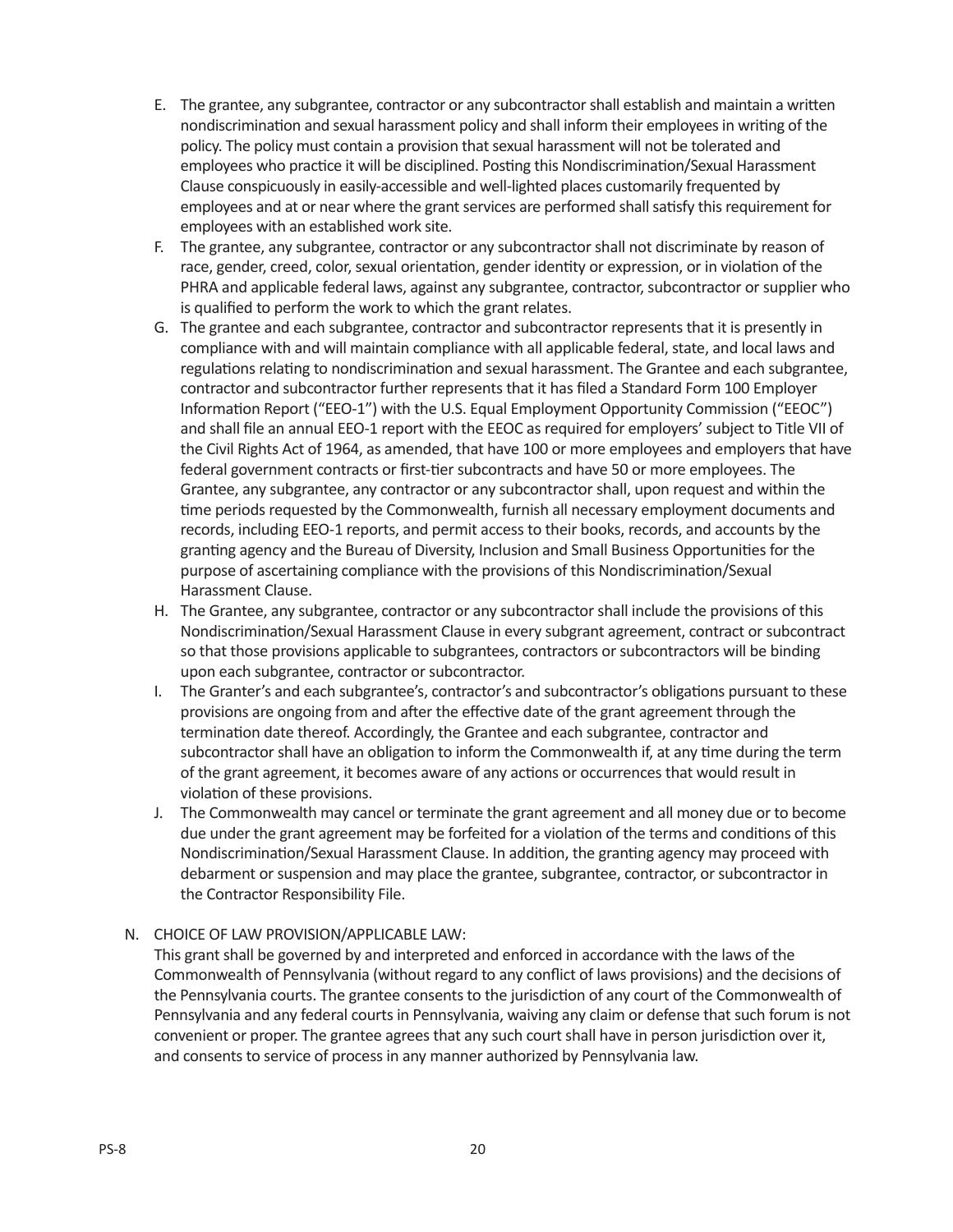O. ANTI-REPRISAL CLAUSE (41 U.S.C. § 4712(a)(1))

For the purpose of this agreement, the terms "contractor" and "grantee" include the subgrantee/ applicant.

- 1. An employee of a contractor, subcontractor, or grantee may not be discharged, demoted, or otherwise discriminated against as a reprisal for disclosing to a person or body described in paragraph (2) information that the employee reasonably believes is evidence of gross mismanagement of a federal contract or grant, a gross waste of federal funds, an abuse of authority relating to a Federal contract or grant, a substantial and specific danger to public health or safety, or a violation of law, rule, or regulation related to a federal contract (including the competition for or negotiation of a contract) or grant.
- 2. Rules of construction- For the purposes of paragraph  $(1)$ 
	- a. an employee who initiates or provides evidence of contractor, subcontractor, or grantee misconduct in any judicial or administrative proceeding relating to waste, fraud, or abuse on a Federal contract or grant shall be deemed to have made a disclosure covered by such paragraph; and
	- b. a reprisal described in paragraph (a) is prohibited even if it is undertaken at the request of an executive branch official, unless the request takes the form of a non-discretionary directive and is within the authority of the executive branch official making the request.
- P. CONFLICT OF INTEREST REQUIREMENTS (2 C.F.R. § 200.318(c))
	- For the purpose of this clause, the term "non-federal entity" includes the subgrantee/applicant.
	- 1. The non-federal entity must maintain written standards of conduct covering conflicts of interest and governing the performance of its employees engaged in the selection, award and administration of contracts. No employee, officer, or agent must participate in the selection, award, or administration of a contract supported by a federal award if he or she has a real or apparent conflict of interest. Such a conflict of interest would arise when the employee, officer, or agent, any member of his or her immediate family, his or her partner, or an organization which employs or is about to employ any of the parties indicated herein, has a financial or other interest in or a tangible personal benefit from a firm considered for a contract. The officers, employees, and agents of the non-federal entity must neither solicit nor accept gratuities, favors, or anything of monetary value from contractors or parties to subcontracts. However, non- Federal entities may set standards for situations in which the financial interest is not substantial or the gift is an unsolicited item of nominal value. The standards of conduct must provide for disciplinary actions to be applied for violations of such standards by officers, employees, or agents of the non-federal entity.
	- 2. If the non-federal entity has a parent, affiliate, or subsidiary organization that is not a state, local government, or Indian tribe, the non-federal entity must also maintain written standards of conduct covering organizational conflicts of interest. Organizational conflicts of interest means that because of relationships with a parent company, affiliate, or subsidiary organization, the non-federal entity is unable or appears to be unable to be impartial in conducting a procurement action involving a related organization.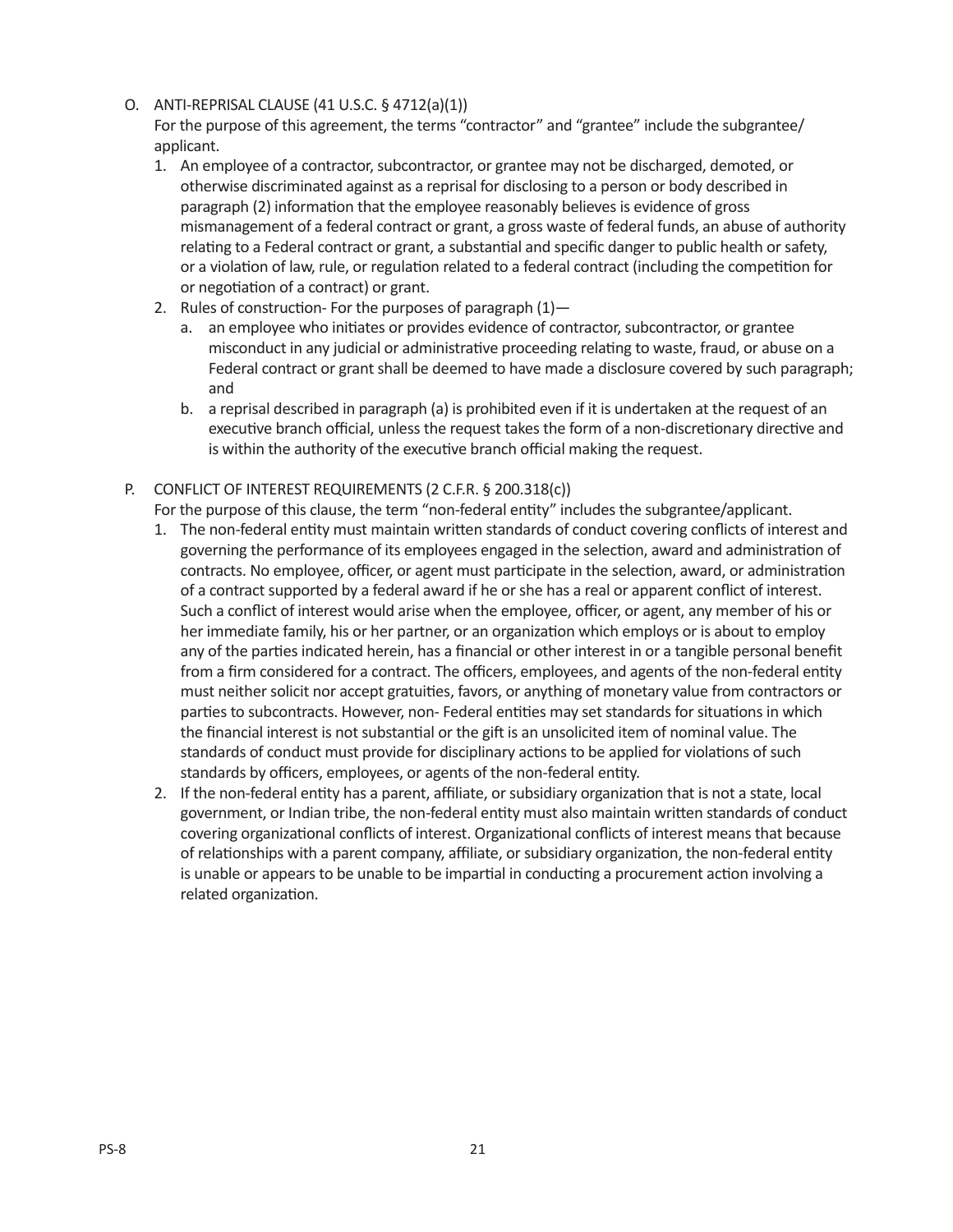Q. PROCUREMENT REQUIREMENTS (2 C.F.R. § 200.319)

For the purpose of this clause, the term "non-federal entity" includes the subgrantee/applicant.

- 1. All procurement transactions must be conducted in a manner providing full and open competition consistent with the standards of this section. In order to ensure objective contractor performance and eliminate unfair competitive advantage, contractors that develop or draft specifications, requirements, statements of work, and invitations for bids or requests for proposals must be excluded from competing for such procurements. Some of the situations considered to be restrictive of competition include but are not limited to:
	- a. Placing unreasonable requirements on firms in order for them to qualify to do business;
	- b. Requiring unnecessary experience and excessive bonding;
	- c. Noncompetitive pricing practices between firms or between affiliated companies;
	- d. Noncompetitive contracts to consultants that are on retainer contracts;
	- e. Organizational conflicts of interest;
	- f. Specifying only a ''brand name'' product instead of allowing ''an equal'' product to be offered and describing the performance or other relevant requirements of the procurement; and g. Any arbitrary action in the procurement process.
- 2. The non-federal entity must conduct procurements in a manner that prohibits the use of statutorily or administratively imposed state or local geographical preferences in the evaluation of bids or proposals, except in those cases where applicable federal statutes expressly mandate or encourage geographic preference. Nothing in this section preempts state licensing laws. When contracting for architectural and engineering (A/E) services, geographic location may be a selection criterion provided its application leaves an appropriate number of qualified firms, given the nature and size of the project, to compete for the contract.
- 3. The non-federal entity must have written procedures for procurement transactions.
	- a. Incorporate a clear and accurate description of the technical requirements for the material, product, or service to be procured. Such description must not, in competitive procurements, contain features which unduly restrict competition. The description may include a statement of the qualitative nature of the material, product or service to be procured and, when necessary, must set forth those minimum essential characteristics and standards to which it must conform if it is to satisfy its intended use. Detailed product specifications should be avoided if at all possible. When it is impractical or uneconomical to make a clear and accurate description of the technical requirements, a "brand name or equivalent" description may be used as a means to define the performance or other salient requirements of procurement. The specific features of the named brand which must be met by offers must be clearly stated; and
	- b. Identify all requirements which the offerors must fulfill and all other factors to be used in evaluating bids or proposals.
- 4. The non–federal entity must ensure that all prequalified lists of persons, firms, or products which are used in acquiring goods and services are current and include enough qualified sources to ensure maximum open and free competition. Also, the non–federal entity must not preclude potential bidders from qualifying during the solicitation period.
- R. TERMINATION

The Commonwealth has the right to terminate this grant for any of the following reasons. Termination shall be effective upon written notice to the grantee.

- a. TERMINATION FOR CONVENIENCE: The Commonwealth shall have the right to terminate the grant for its convenience if the Commonwealth determines termination to be in its best interest. The grantee shall be paid for work satisfactorily completed prior to the effective date of the termination, but in no event shall the grantee be entitled to recover loss of profits.
- b. NON-APPROPRIATION: The Commonwealth's obligation to make payments during any Commonwealth fiscal year succeeding the current fiscal year shall be subject to availability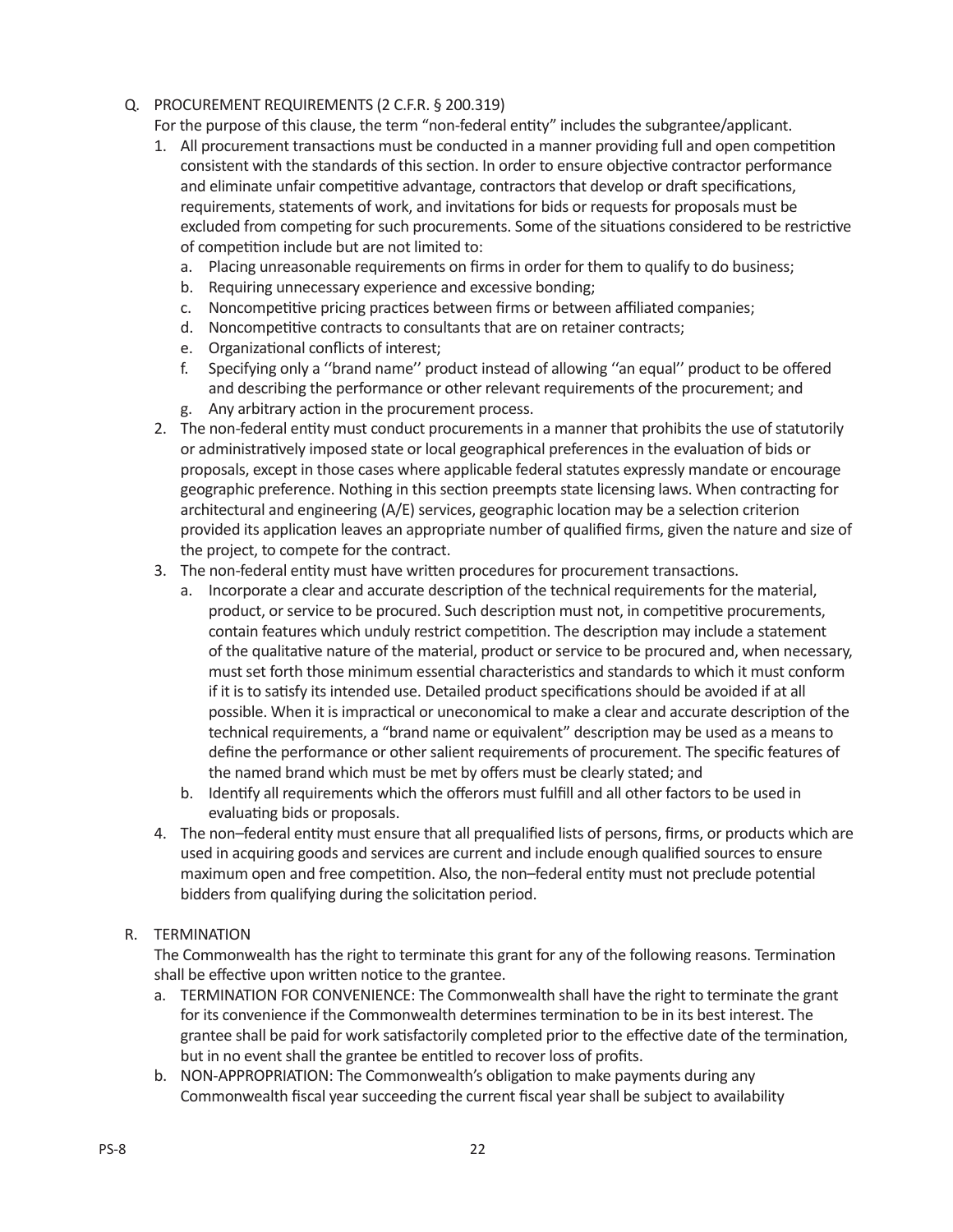and appropriation of funds. When funds (state and/or federal) are not appropriated or otherwise made available to support continuation of performance in a subsequent fiscal year period, the Commonwealth shall have the right to terminate the grant. The grantee shall be reimbursed for the reasonable value of any nonrecurring costs incurred but not amortized in the price of the supplies or services delivered under the grant. Such reimbursement shall not include loss of profit, loss of use of money, or administrative or overhead costs. The reimbursement amount may be paid from any appropriations available for that purpose.

c. TERMINATION FOR CAUSE: The Commonwealth shall have the right to terminate the grant for grantee for default. The Commonwealth shall also have the right, upon written notice to the grantee, to terminate the grant for other cause as specified in the grant or by law. If it is later determined that the Commonwealth erred in terminating the grant for cause, then, at the Commonwealth's discretion, the grant shall be deemed to have been terminated for convenience under Subparagraph a

# S. EXTENSION OF GRANT TERM

The Commonwealth reserves the right, upon notice to the grantee, to extend the term of the grant for up to three (3) months upon the same terms and conditions.